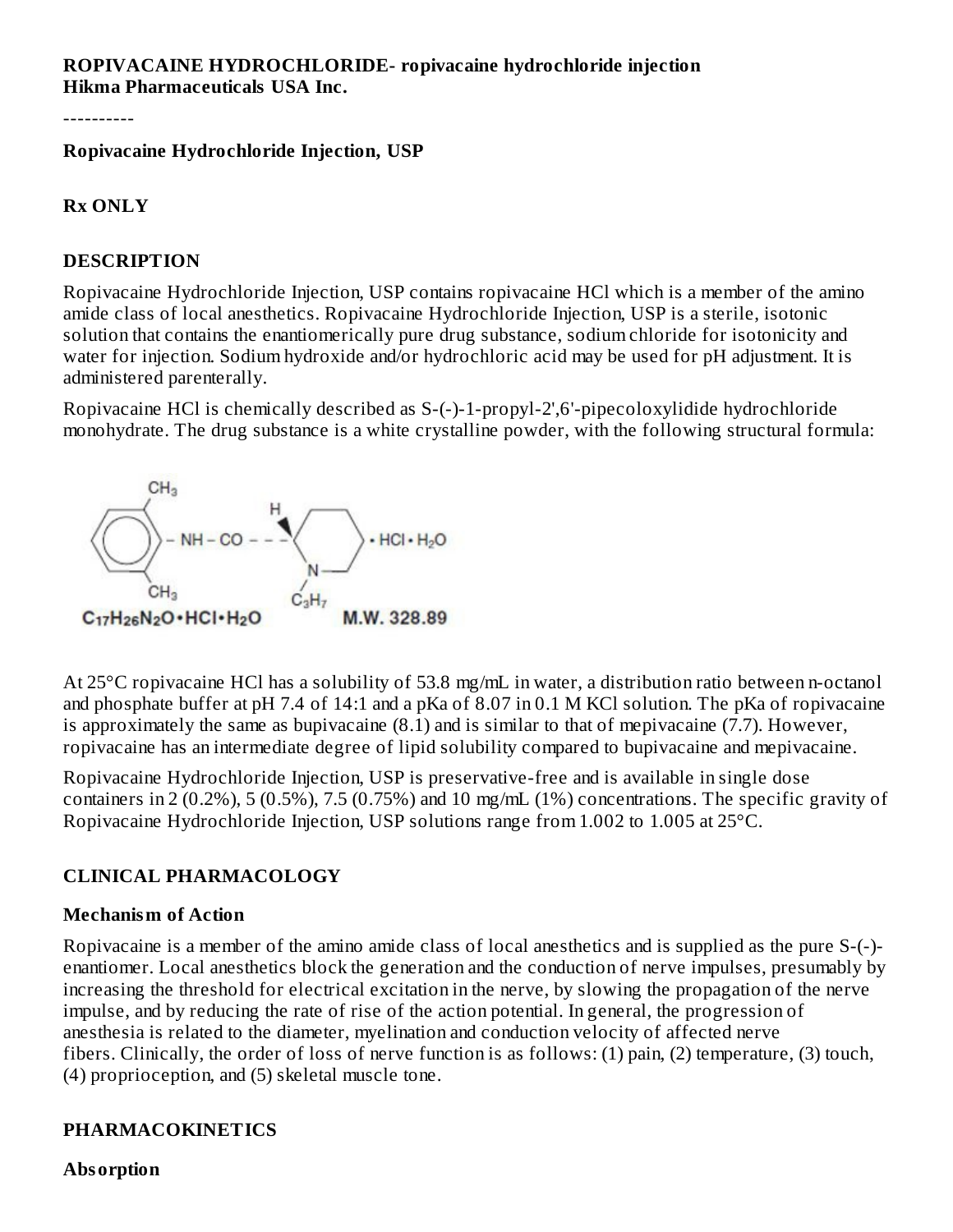The systemic concentration of ropivacaine is dependent on the total dose and concentration of drug administered, the route of administration, the patient's hemodynamic/circulatory condition, and the vascularity of the administration site.

From the epidural space, ropivacaine shows complete and biphasic absorption. The half-lives of the 2 phases, (mean  $\pm$  SD) are 14  $\pm$  7 minutes and 4.2  $\pm$  0.9 h, respectively. The slow absorption is the rate limiting factor in the elimination of ropivacaine that explains why the terminal half-life is longer after epidural than after intravenous administration. Ropivacaine shows dose-proportionality up to the highest intravenous dose studied, 80 mg, corresponding to a mean  $\pm$  SD peak plasma concentration of 1.9  $\pm$  0.3 mcg/mL.

| Route                                         | Infusion <sup>*</sup> | Epidural                      | Epidural<br>Infusion*      | Epidural<br>$Block^{\dagger}$ | Epidural<br>$Block^{\dagger}$ | Plexus<br>$Block^{\ddagger}$ | IV<br>Infusion <sup>§</sup> |
|-----------------------------------------------|-----------------------|-------------------------------|----------------------------|-------------------------------|-------------------------------|------------------------------|-----------------------------|
| Dose $(mg)$                                   | $1493 +$<br>10        | $2075 \pm$<br>206             | $1217 \pm 277$             | 150                           | 187.5                         | 300                          | 40                          |
| N                                             | 12                    | 12                            | 11                         | 8                             | 8                             | 10                           | 12                          |
| $C_{\text{max}}$ (mg/L)  2.4 ± 1 <sup>¶</sup> |                       | $2.8 \pm$<br>0.5 <sup>1</sup> | $2.3 \pm 1.1$ <sup>1</sup> | $1.1 \pm 0.2$                 | $1.6 \pm 0.6$                 | $2.3 \pm 0.8$                | $1.2 \pm 0.2^{\#}$          |
| $T_{\text{max}}$ (min)                        | n/a <sup>b</sup>      | n/a                           | n/a                        | $43 \pm 14$                   | $34 \pm 9$                    | $54 \pm 22$                  | n/a                         |
| $AUC_0$ .<br>(mg.h/L)                         | $135.5 \pm$<br>50     | $145 \pm 34$                  | $161 \pm 90$               | $7.2 \pm 2$                   | $11.3 \pm 4$                  | $13 \pm 3.3$                 | $1.8 \pm 0.6$               |
| CL (L/h)                                      | 11.03                 | 13.7                          | n/a                        | $5.5 \pm 2$                   | $5 \pm 2.6$                   | n/a                          | $21.2 \pm 7$                |
| $t_{1/2}$ (hr) <sup><math>\beta</math></sup>  | 5 ± 2.5               | $5.7 \pm 3$                   | $6 \pm 3$                  | $5.7 \pm 2$                   | $7.1 \pm 3$                   | $6.8 \pm 3.2$                | $1.9 \pm 0.5$               |

**Table 1 Pharmacokinetic (plasma concentration-time) data from clinical trials**

\* Continuous 72 hour epidural infusion after an epidural block with 5 or 10 mg/mL.

† Epidural anesthesia with 7.5 mg/mL (0.75%) for cesarean delivery.

‡ Brachial plexus block with 7.5 mg/mL (0.75%) ropivacaine.

 $§$  20 minutes IV infusion to volunteers (40 mg).

 $\blacksquare$  C<sub>max</sub> measured at the end of infusion (i.e., at 72 hr).

 $^{\#}$  C<sub>max</sub> measured at the end of infusion (i.e., at 20 minutes).

Þ n/a=not applicable

 $^{\rm 6}$  t $_{1/2}$  is the true terminal elimination half-life. On the other hand, t $_{1/2}$  follows absorption-dependent elimination (flipflop) after non-intravenous administration.

In some patients after a 300 mg dose for brachial plexus block, free plasma concentrations of ropivacaine may approach the threshold for CNS toxicity (see **PRECAUTIONS**). At a dose of greater than 300 mg, for local infiltration, the terminal half-life may be longer (>30 hours).

## **Distribution**

After intravascular infusion, ropivacaine has a steady-state volume of distribution of  $41 \pm 7$ liters. Ropivacaine is 94% protein bound, mainly to  $\alpha_1$ -acid glycoprotein. An increase in total plasma concentrations during continuous epidural infusion has been observed, related to a postoperative increase of  $\alpha_1$ -acid glycoprotein. Variations in unbound, i.e., pharmacologically active, concentrations have been less than in total plasma concentration. Ropivacaine readily crosses the placenta and equilibrium in regard to unbound concentration will be rapidly reached (see **PRECAUTIONS,** *Labor and Delivery*).

# **Metabolism**

Ropivacaine is extensively metabolized in the liver, predominantly by aromatic hydroxylation mediated by cytochrome P4501A to 3-hydroxy ropivacaine. After a single IV dose approximately 37% of the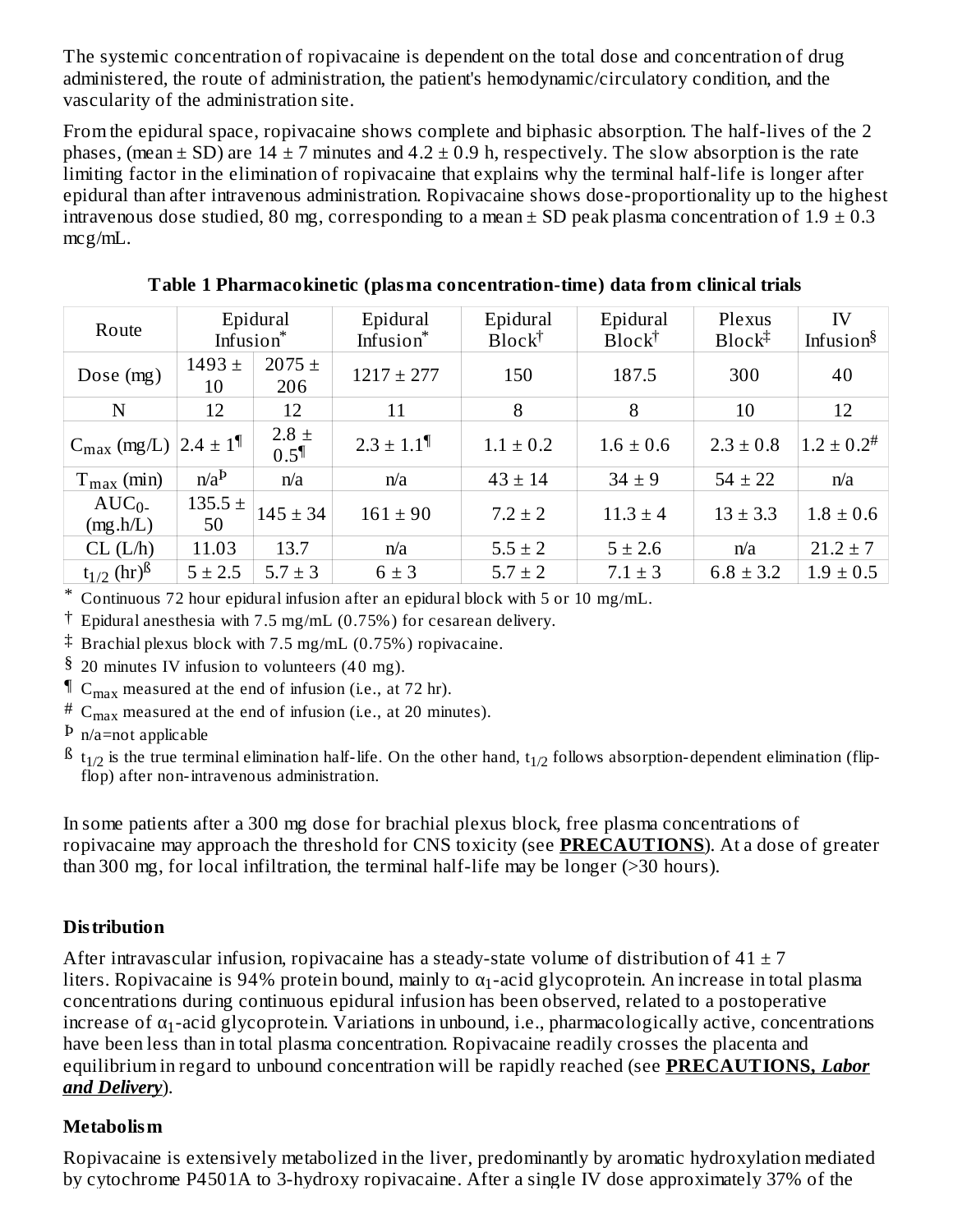by cytochrome P4501A to 3-hydroxy ropivacaine. After a single IV dose approximately 37% of the total dose is excreted in the urine as both free and conjugated 3-hydroxy ropivacaine. Low concentrations of 3-hydroxy ropivacaine have been found in the plasma. Urinary excretion of the 4 hydroxy ropivacaine, and both the 3-hydroxy N-de-alkylated (3-OH-PPX) and 4-hydroxy N-de-alkylated (4-OH-PPX) metabolites account for less than 3% of the dose. An additional metabolite, 2-hydroxymethyl-ropivacaine, has been identified but not quantified in the urine. The N-de-alkylated metabolite of ropivacaine (PPX) and 3-OH-ropivacaine are the major metabolites excreted in the urine during epidural infusion. Total PPX concentration in the plasma was about half as that of total ropivacaine; however, mean unbound concentrations of PPX were about 7 to 9 times higher than that of unbound ropivacaine following continuous epidural infusion up to 72 hours. Unbound PPX, 3-hydroxy and 4-hydroxy ropivacaine, have a pharmacological activity in animal models less than that of ropivacaine. There is no evidence of *in vivo* racemization in urine of ropivacaine.

# **Elimination**

The kidney is the main excretory organ for most local anesthetic metabolites. In total, 86% of the ropivacaine dose is excreted in the urine after intravenous administration of which only 1% relates to unchanged drug. After intravenous administration ropivacaine has a mean  $\pm$  SD total plasma clearance of  $387 \pm 107$  mL/min, an unbound plasma clearance of  $7.2 \pm 1.6$  L/min, and a renal clearance of 1 mL/min. The mean  $\pm$  SD terminal half-life is 1.8  $\pm$  0.7 h after intravascular administration and 4.2  $\pm$  1 h after epidural administration (see *Absorption*).

## **Pharmacodynamics**

Studies in humans have demonstrated that, unlike most other local anesthetics, the presence of epinephrine has no major effect on either the time of onset or the duration of action of ropivacaine. Likewise, addition of epinephrine to ropivacaine has no effect on limiting systemic absorption of ropivacaine.

Systemic absorption of local anesthetics can produce effects on the central nervous and cardiovascular systems. At blood concentrations achieved with therapeutic doses, changes in cardiac conduction, excitability, refractoriness, contractility, and peripheral vascular resistance have been reported. Toxic blood concentrations depress cardiac conduction and excitability, which may lead to atrioventricular block, ventricular arrhythmias and to cardiac arrest, sometimes resulting in fatalities. In addition, myocardial contractility is depressed and peripheral vasodilation occurs, leading to decreased cardiac output and arterial blood pressure.

Following systemic absorption, local anesthetics can produce central nervous system stimulation, depression or both. Apparent central stimulation is usually manifested as restlessness, tremors and shivering, progressing to convulsions, followed by depression and coma, progressing ultimately to respiratory arrest. However, the local anesthetics have a primary depressant effect on the medulla and on higher centers. The depressed stage may occur without a prior excited stage.

In 2 clinical pharmacology studies (total n=24) ropivacaine and bupivacaine were infused (10 mg/min) in human volunteers until the appearance of CNS symptoms, e.g., visual or hearing disturbances, perioral numbness, tingling and others. Similar symptoms were seen with both drugs. In 1 study, the mean  $\pm$  SD maximum tolerated intravenous dose of ropivacaine infused (124  $\pm$  38 mg) was significantly higher than that of bupivacaine (99  $\pm$  30 mg) while in the other study the doses were not different (115  $\pm$  29 mg of ropivacaine and  $103 \pm 30$  mg of bupivacaine). In the latter study, the number of subjects reporting each symptom was similar for both drugs with the exception of muscle twitching which was reported by more subjects with bupivacaine than ropivacaine at comparable intravenous doses. At the end of the infusion, ropivacaine in both studies caused significantly less depression of cardiac conductivity (less QRS widening) than bupivacaine. Ropivacaine and bupivacaine caused evidence of depression of cardiac contractility, but there were no changes in cardiac output.

Clinical data in one published article indicate that differences in various pharmacodynamic measures were observed with increasing age. In one study, the upper level of analgesia increased with age, the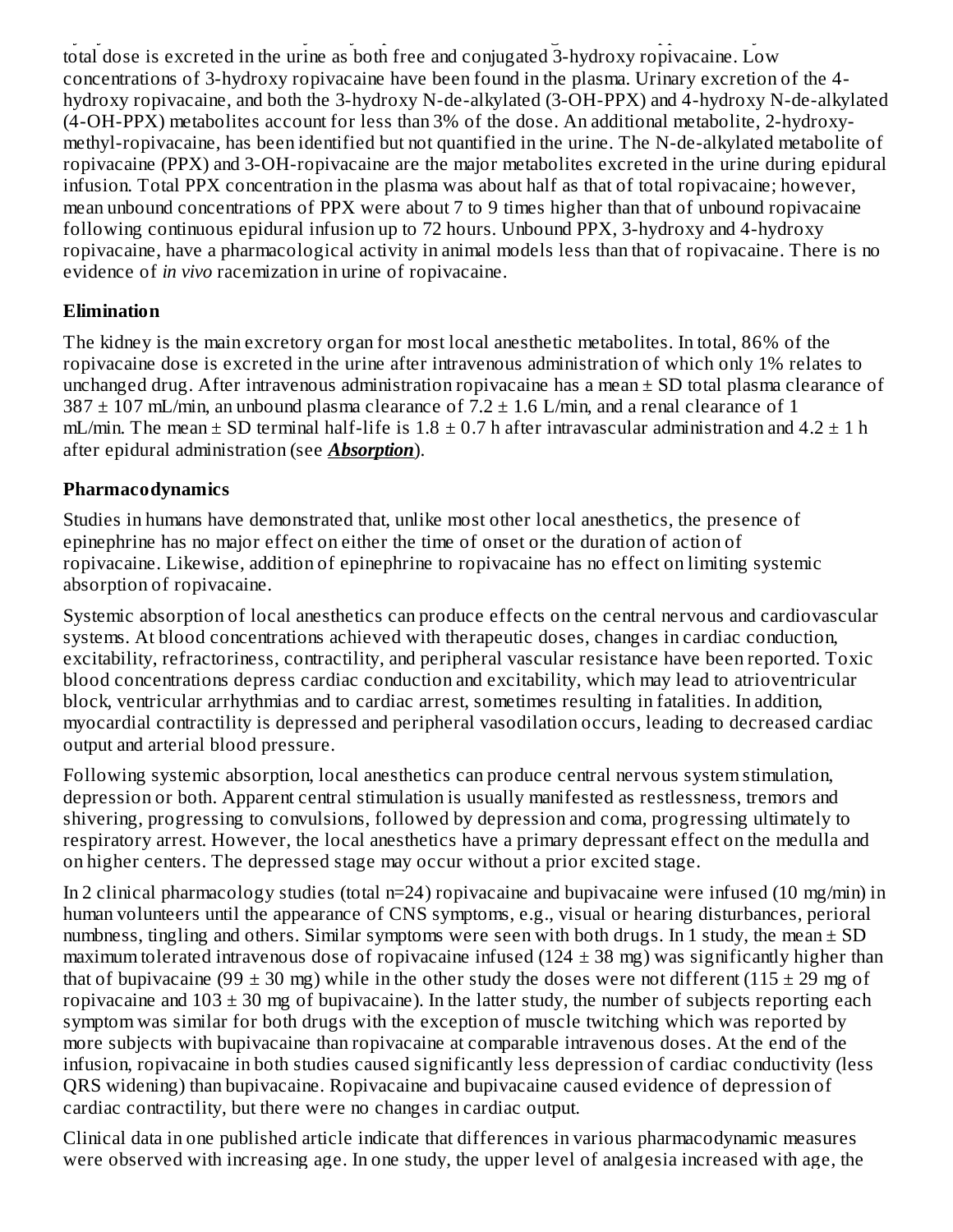maximum decrease of mean arterial pressure (MAP) declined with age during the first hour after epidural administration, and the intensity of motor blockade increased with age. However, no pharmacokinetic differences were observed between elderly and younger patients.

In non-clinical pharmacology studies comparing ropivacaine and bupivacaine in several animal species, the cardiac toxicity of ropivacaine was less than that of bupivacaine, although both were considerably more toxic than lidocaine. Arrhythmogenic and cardio-depressant effects were seen in animals at significantly higher doses of ropivacaine than bupivacaine. The incidence of successful resuscitation was not significantly different between the ropivacaine and bupivacaine groups.

# **Clinical Trials**

Ropivacaine was studied as a local anesthetic both for surgical anesthesia and for acute pain management (see **DOSAGE AND ADMINISTRATION**).

The onset, depth and duration of sensory block are, in general, similar to bupivacaine. However, the depth and duration of motor block, in general, are less than that with bupivacaine.

# Epidural Administration In Surgery

There were 25 clinical studies performed in 900 patients to evaluate Ropivacaine Hydrochloride epidural injection for general surgery. Ropivacaine Hydrochloride Injection was used in doses ranging from 75 to 250 mg. In doses of 100 to 200 mg, the median (1st to 3rd quartile) onset time to achieve a T10 sensory block was 10 (5 to 13) minutes and the median (1st to 3rd quartile) duration at the T10 level was 4 (3 to 5) hours (see **DOSAGE AND ADMINISTRATION**). Higher doses produced a more profound block with a greater duration of effect.

# Epidural Administration In Cesarean Section

A total of 12 studies were performed with epidural administration of Ropivacaine Hydrochloride Injection for cesarean section. Eight of these studies involved 218 patients using the concentration of 5 mg/mL (0.5%) in doses up to 150 mg. Median onset measured at T6 ranged from 11 to 26 minutes. Median duration of sensory block at T6 ranged from 1.7 to 3.2 h, and duration of motor block ranged from 1.4 to 2.9 h. Ropivacaine Hydrochloride Injection provided adequate muscle relaxation for surgery in all cases.

In addition, 4 active controlled studies for cesarean section were performed in 264 patients at a concentration of 7.5 mg/mL (0.75%) in doses up to 187.5 mg. Median onset measured at T6 ranged from 4 to 15 minutes. Seventy-seven to 96% of Ropivacaine Hydrochloride Injection -exposed patients reported no pain at delivery. Some patients received other anesthetic, analgesic, or sedative modalities during the course of the operative procedure.

# Epidural Administration In Labor And Delivery

A total of 9 double-blind clinical studies, involving 240 patients were performed to evaluate Ropivacaine Hydrochloride Injection for epidural block for management of labor pain. When administered in doses up to 278 mg as intermittent injections or as a continuous infusion, Ropivacaine Hydrochloride Injection produced adequate pain relief.

A prospective meta-analysis on 6 of these studies provided detailed evaluation of the delivered newborns and showed no difference in clinical outcomes compared to bupivacaine. There were significantly fewer instrumental deliveries in mothers receiving ropivacaine as compared to bupivacaine.

## **Table 2 LABOR AND DELIVERY META-ANALYSIS: MODE OF DELIVERY**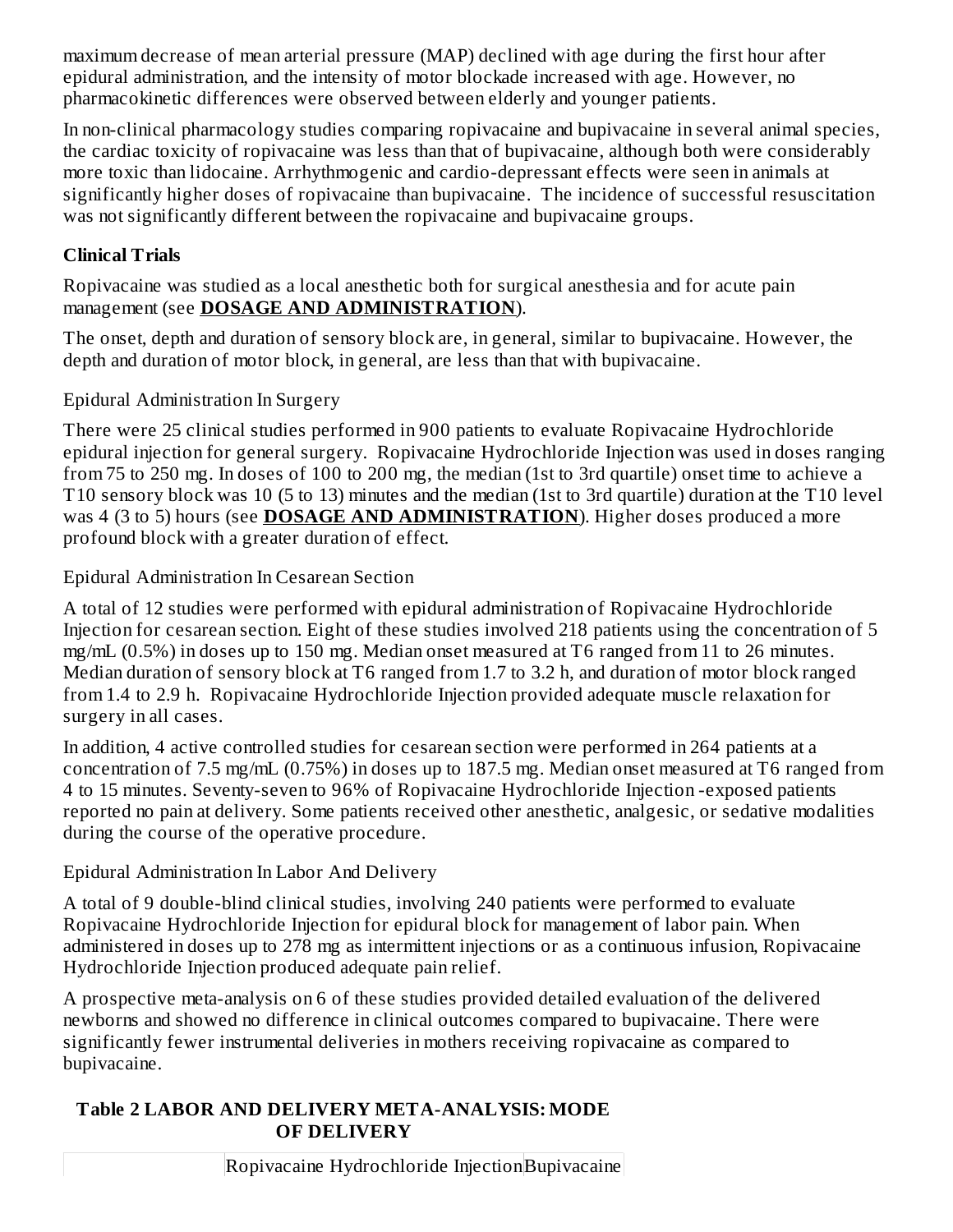| Delivery Mode           | $n=199$ |         |    | $n = 188$ |  |  |
|-------------------------|---------|---------|----|-----------|--|--|
|                         | n       | $\%$    | n  | $\%$      |  |  |
| Spontaneous Vertex      | 116     | 58      | 92 | 49        |  |  |
| Vacuum Extractor        | 26      |         | 33 |           |  |  |
|                         |         | $[27^*$ |    |           |  |  |
| Forceps                 | 28      |         | 42 |           |  |  |
| <b>Cesarean Section</b> | 29      | 15      | 21 |           |  |  |

\* p=0.004 versus bupivacaine

### Epidural Administration In Postoperative Pain Management

There were 8 clinical studies performed in 382 patients to evaluate Ropivacaine Hydrochloride Injection 2 mg/mL (0.2%) for postoperative pain management after upper and lower abdominal surgery and after orthopedic surgery. The studies utilized intravascular morphine via PCA as a rescue medication and quantified as an efficacy variable.

Epidural anesthesia with Ropivacaine Hydrochloride Injection 5 mg/mL, (0.5%) was used intraoperatively for each of these procedures prior to initiation of postoperative Ropivacaine Hydrochloride Injection. The incidence and intensity of the motor block were dependent on the dose rate of Ropivacaine Hydrochloride Injection and the site of injection. Cumulative doses of up to 770 mg of ropivacaine were administered over 24 hours (intraoperative block plus postoperative continuous infusion). The overall quality of pain relief, as judged by the patients, in the ropivacaine groups was rated as good or excellent (73% to 100%). The frequency of motor block was greatest at 4 hours and decreased during the infusion period in all groups. At least 80% of patients in the upper and lower abdominal studies and 42% in the orthopedic studies had no motor block at the end of the 21-hour infusion period. Sensory block was also dose rate-dependent and a decrease in spread was observed during the infusion period.

A double-blind, randomized, clinical trial compared lumbar epidural infusion of Ropivacaine Hydrochloride Injection (n=26) and bupivacaine (n=26) at 2 mg/mL (8 mL/h), for 24 hours after knee replacement. In this study, the pain scores were higher in the Ropivacaine Hydrochloride Injection group, but the incidence and the intensity of motor block were lower.

Continuous epidural infusion of Ropivacaine Hydrochloride Injection 2 mg/mL (0.2%) during up to 72 hours for postoperative pain management after major abdominal surgery was studied in 2 multicenter, double-blind studies. A total of 391 patients received a low thoracic epidural catheter, and Ropivacaine Hydrochloride Injection 7.5 mg/L (0.75%) was given for surgery, in combination with GA. Postoperatively, Ropivacaine Hydrochloride Injection 2 mg/mL (0.2%), 4 to 14 mL/h, alone or with fentanyl 1, 2, or 4 mcg/mL was infused through the epidural catheter and adjusted according to the patient's needs. These studies support the use of Ropivacaine Hydrochloride Injection 2 mg/mL (0.2%) for epidural infusion at 6 to 14 mL/h (12 to 28 mg) for up to 72 hours and demonstrated adequate analgesia with only slight and nonprogressive motor block in cases of moderate to severe postoperative pain.

Clinical studies with 2 mg/mL (0.2%) Ropivacaine Hydrochloride Injection have demonstrated that infusion rates of 6 to 14 mL (12 to 28 mg) per hour provide adequate analgesia with nonprogressive motor block in cases of moderate to severe postoperative pain. In these studies, this technique resulted in a significant reduction in patients' morphine rescue dose requirement. Clinical experience supports the use of Ropivacaine Hydrochloride Injection epidural infusions for up to 72 hours.

### Peripheral Nerve Block

Ropivacaine Hydrochloride Injection, 5 mg/mL (0.5%), was evaluated for its ability to provide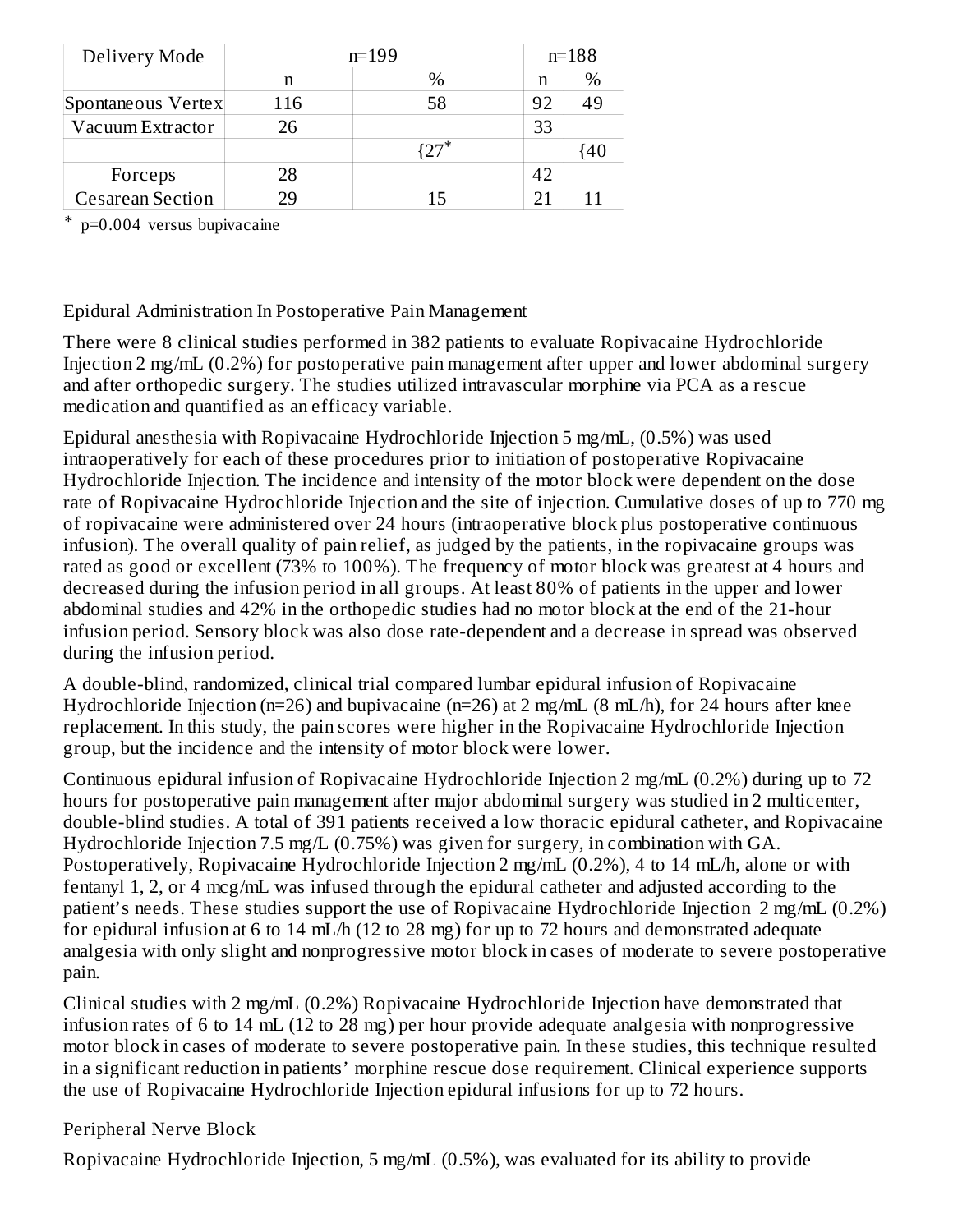anesthesia for surgery using the techniques of Peripheral Nerve Block. There were 13 studies performed including a series of 4 pharmacodynamic and pharmacokinetic studies performed on minor nerve blocks. From these, 235 Ropivacaine Hydrochloride Injection-treated patients were evaluable for efficacy. Ropivacaine Hydrochloride Injection was used in doses up to 275 mg. When used for brachial plexus block, onset depended on technique used. Supraclavicular blocks were consistently more successful than axillary blocks. The median onset of sensory block (anesthesia) produced by ropivacaine 0.5% via axillary block ranged from 10 minutes (medial brachial cutaneous nerve) to 45 minutes (musculocutaneous nerve). Median duration ranged from 3.7 hours (medial brachial cutaneous nerve) to 8.7 hours (ulnar nerve). The 5 mg/mL (0.5%) Ropivacaine Hydrochloride Injection solution gave success rates from 56% to 86% for axillary blocks, compared with 92% for supraclavicular blocks.

In addition, Ropivacaine Hydrochloride Injection, 7.5 mg/mL (0.75%), was evaluated in 99 Ropivacaine Hydrochloride Injection-treated patients, in 2 double-blind studies, performed to provide anesthesia for surgery using the techniques of Brachial Plexus Block. Ropivacaine Hydrochloride Injection 7.5 mg/mL was compared to bupivacaine 5 mg/mL. In 1 study, patients underwent axillary brachial plexus block using injections of 40 mL (300 mg) of Ropivacaine Hydrochloride Injection, 7.5 mg/mL (0.75%) or 40 mL injections of bupivacaine, 5 mg/mL (200 mg). In a second study, patients underwent subclavian perivascular brachial plexus block using 30 mL (225 mg) of Ropivacaine Hydrochloride Injection, 7.5 mg/mL (0.75%) or 30 mL of bupivacaine 5 mg/mL (150 mg). There was no significant difference between the Ropivacaine Hydrochloride Injection and bupivacaine groups in either study with regard to onset of anesthesia, duration of sensory blockade, or duration of anesthesia.

The median duration of anesthesia varied between 11.4 and 14.4 hours with both techniques. In one study, using the axillary technique, the quality of analgesia and muscle relaxation in the Ropivacaine Hydrochloride Injection group was judged to be significantly superior to bupivacaine by both investigator and surgeon. However, using the subclavian perivascular technique, no statistically significant difference was found in the quality of analgesia and muscle relaxation as judged by both the investigator and surgeon. The use of Ropivacaine Hydrochloride Injection 7.5 mg/mL for block of the brachial plexus via either the subclavian perivascular approach using 30 mL (225 mg) or via the axillary approach using 40 mL (300 mg) both provided effective and reliable anesthesia.

## Local Infiltration

A total of 7 clinical studies were performed to evaluate the local infiltration of Ropivacaine Hydrochloride Injection to produce anesthesia for surgery and analgesia in postoperative pain management. In these studies 297 patients who received Ropivacaine Hydrochloride Injection in doses up to 200 mg (concentrations up to 5 mg/mL, 0.5%) were evaluable for efficacy. With infiltration of 100 to 200 mg Ropivacaine Hydrochloride Injection, the time to first request for analgesic was 2 to 6 hours. When compared to placebo, Ropivacaine Hydrochloride Injection produced lower pain scores and a reduction of analgesic consumption.

## **INDICATIONS AND USAGE**

Ropivacaine Hydrochloride Injection, USP is indicated for the production of local or regional anesthesia for surgery and for acute pain management.

Surgical Anesthesia: epidural block for surgery including cesarean section; major nerve block; local infiltration

Acute Pain Management: epidural continuous infusion or intermittent bolus, e.g., postoperative or labor; local infiltration

# **CONTRAINDICATIONS**

Ropivacaine Hydrochloride Injection is contraindicated in patients with a known hypersensitivity to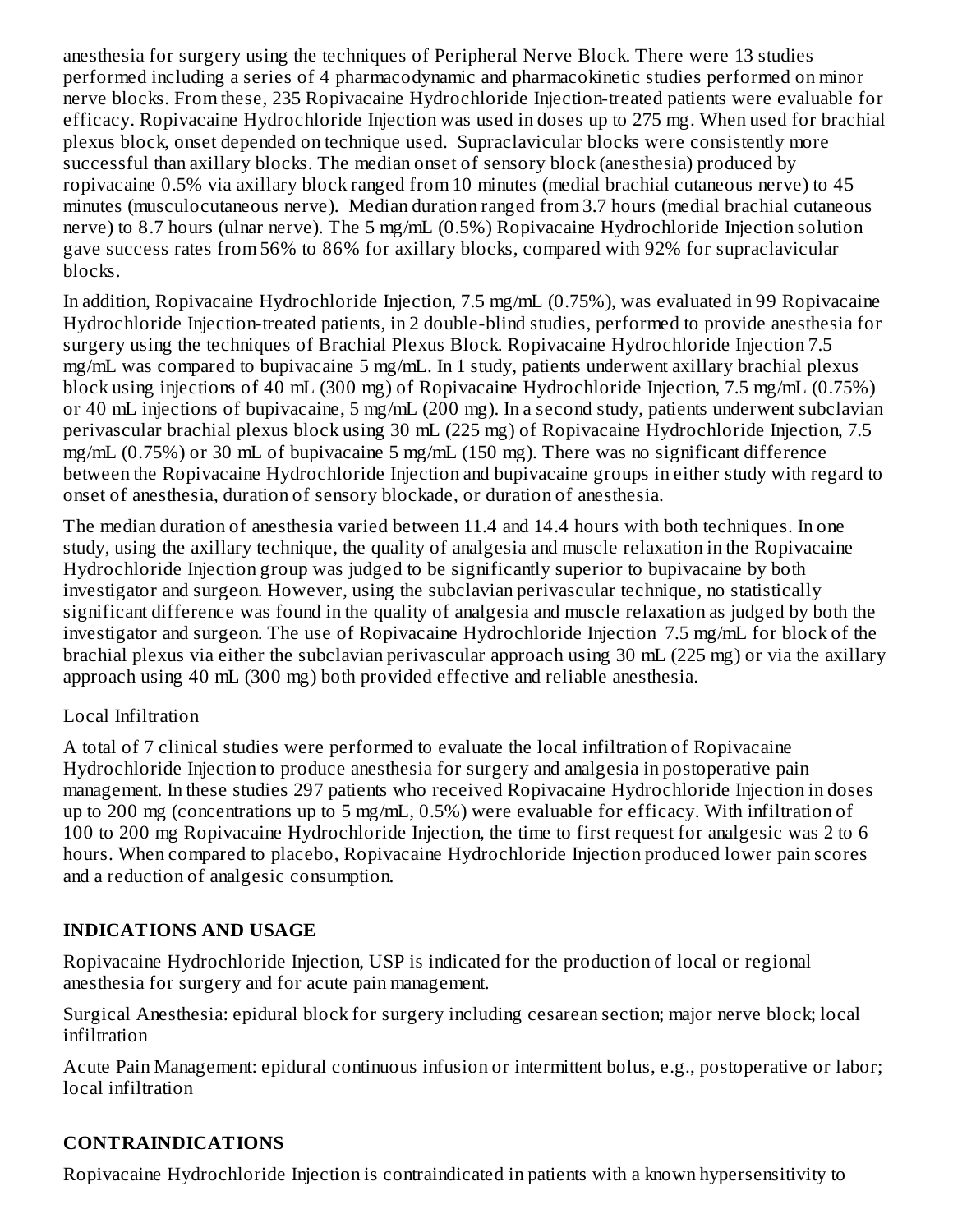ropivacaine or to any local anesthetic agent of the amide type.

## **WARNINGS**

In performing Ropivacaine Hydrochloride Injection blocks, unintended intravenous injection is possible and may result in cardiac arrhythmia or cardiac arrest. The potential for successful resuscitation has not been studied in humans. There have been rare reports of cardiac arrest during the use of Ropivacaine Hydrochloride Injection for epidural anesthesia or peripheral nerve blockade, the majority of which occurred after unintentional accidental intravascular administration in elderly patients and in patients with concomitant heart disease. In some instances, resuscitation has been difficult. Should cardiac arrest occur, prolonged resuscitative efforts may be required to improve the probability of a successful outcome.

Ropivacaine Hydrochloride Injection should be administered in incremental doses. It is not recommended for emergency situations, where a fast onset of surgical anesthesia is necessary. Historically, pregnant patients were reported to have a high risk for cardiac arrhythmias, cardiac/circulatory arrest and death when 0.75% bupivacaine (another member of the amino amide class of local anesthetics) was inadvertently rapidly injected intravenously.

Prior to receiving major blocks the general condition of the patient should be optimized and the patient should have an IV line inserted. All necessary precautions should be taken to avoid intravascular injection. Local anesthetics should only be administered by clinicians who are well versed in the diagnosis and management of dose-related toxicity and other acute emergencies which might arise from the block to be employed, and then only after insuring the **immediate (without delay)** availability of oxygen, other resuscitative drugs, cardiopulmonary resuscitative equipment, and the personnel resources needed for proper management of toxic reactions and related emergencies (see also **ADVERSE REACTIONS**, **PRECAUTIONS** and **MANAGEMENT OF LOCAL**

**ANESTHETIC EMERGENCIES**). Delay in proper management of dose-related toxicity, underventilation from any cause, and/or altered sensitivity may lead to the development of acidosis, cardiac arrest and, possibly, death. Solutions of Ropivacaine Hydrochloride Injection should not be used for the production of obstetrical paracervical block anesthesia, retrobulbar block, or spinal anesthesia (subarachnoid block) due to insufficient data to support such use. Intravenous regional anesthesia (bier block) should not be performed due to a lack of clinical experience and the risk of attaining toxic blood levels of ropivacaine.

Intra-articular infusions of local anesthetics following arthroscopic and other surgical procedures is an unapproved use, and there have been post-marketing reports of chondrolysis in patients receiving such infusions. The majority of reported cases of chondrolysis have involved the shoulder joint; cases of gleno-humeral chondrolysis have been described in pediatric and adult patients following intra-articular infusions of local anesthetics with and without epinephrine for periods of 48 to 72 hours. There is insufficient information to determine whether shorter infusion periods are not associated with these findings. The time of onset of symptoms, such as joint pain, stiffness and loss of motion can be variable, but may begin as early as the 2nd month after surgery. Currently, there is no effective treatment for chondrolysis; patients who experienced chondrolysis have required additional diagnostic and therapeutic procedures and some required arthroplasty or shoulder replacement.

It is essential that aspiration for blood, or cerebrospinal fluid (where applicable), be done prior to injecting any local anesthetic, both the original dose and all subsequent doses, to avoid intravascular or subarachnoid injection. However, a negative aspiration does *not* ensure against an intravascular or subarachnoid injection.

A well-known risk of epidural anesthesia may be an unintentional subarachnoid injection of local anesthetic. Two clinical studies have been performed to verify the safety of Ropivacaine Hydrochloride Injection at a volume of 3 mL injected into the subarachnoid space since this dose represents an incremental epidural volume that could be unintentionally injected. The 15 and 22.5 mg doses injected resulted in sensory levels as high as T5 and T4, respectively. Anesthesia to pinprick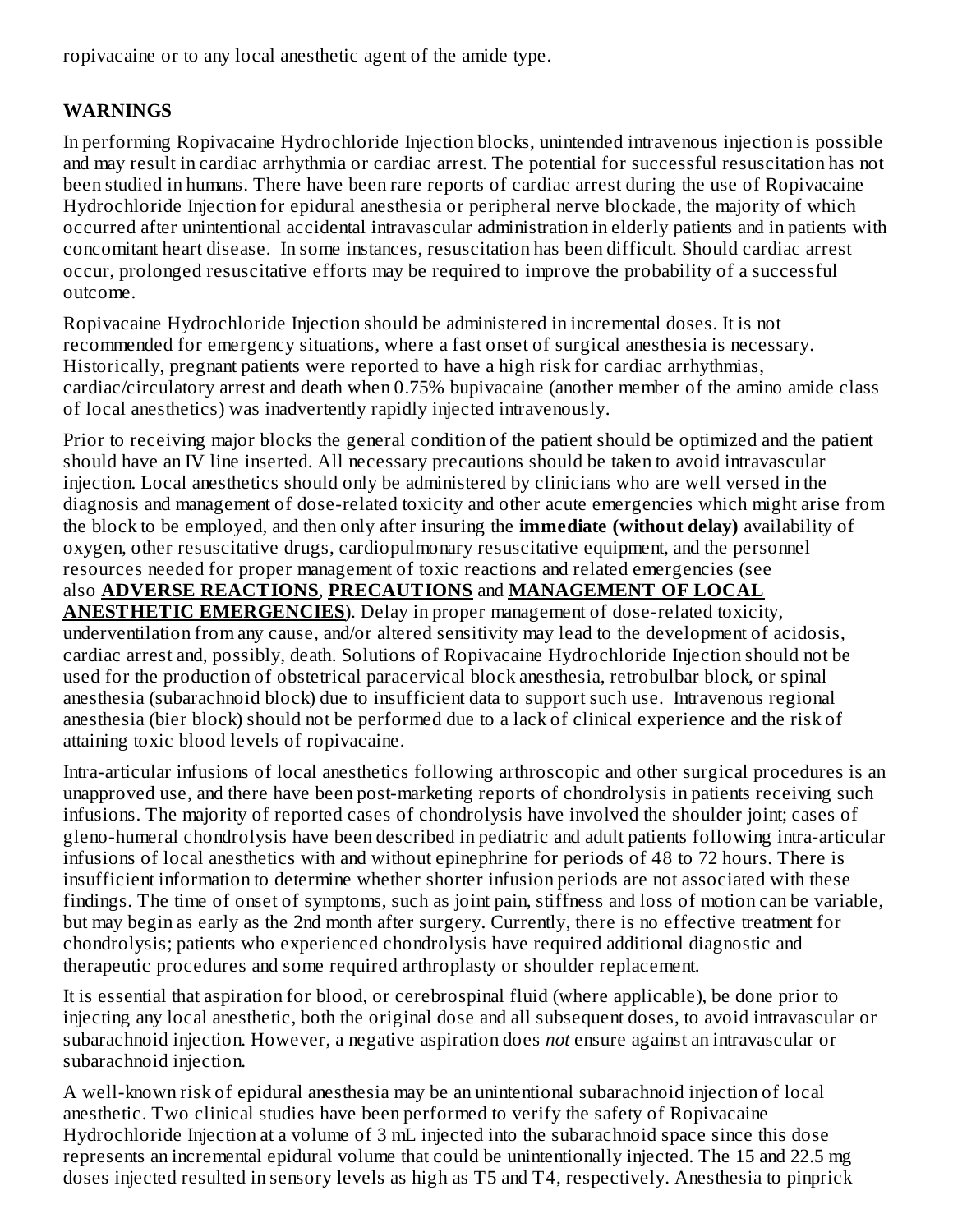started in the sacral dermatomes in 2 to 3 minutes, extended to the T10 level in 10 to 13 minutes and lasted for approximately 2 hours. The results of these two clinical studies showed that a 3 mL dose did not produce any serious adverse events when spinal anesthesia blockade was achieved.

Ropivacaine Hydrochloride Injection should be used with caution in patients receiving other local anesthetics or agents structurally related to amide-type local anesthetics, since the toxic effects of these drugs are additive.

Patients treated with class III antiarrhythmic drugs (eg, amiodarone) should be under close surveillance and ECG monitoring considered, since cardiac effects may be additive.

### **Methemoglobinemia**

Cases of methemoglobinemia have been reported in association with local anesthetic use. Although all patients are at risk for methemoglobinemia, patients with glucose-6- phosphate dehydrogenase deficiency, congenital or idiopathic methemoglobinemia, cardiac or pulmonary compromise, infants under 6 months of age, and concurrent exposure to oxidizing agents or their metabolites are more susceptible to developing clinical manifestations of the condition. If local anesthetics must be used in these patients, close monitoring for symptoms and signs of methemoglobinemia is recommended.

Signs of methemoglobinemia may occur immediately or may be delayed some hours after exposure, and are characterized by a cyanotic skin discoloration and/or abnormal coloration of the blood. Methemoglobin levels may continue to rise; therefore, immediate treatment is required to avert more serious central nervous system and cardiovascular adverse effects, including seizures, coma, arrhythmias, and death.

Discontinue Ropivacaine Hydrochloride Injection and any other oxidizing agents. Depending on the severity of the signs and symptoms, patients may respond to supportive care, i.e., oxygen therapy, hydration. A more severe clinical presentation may require treatment with methylene blue, exchange transfusion, or hyperbaric oxygen.

## **PRECAUTIONS**

### **General**

The safe and effective use of local anesthetics depends on proper dosage, correct technique, adequate precautions and readiness for emergencies.

Resuscitative equipment, oxygen and other resuscitative drugs should be available for immediate use (see **WARNINGS** and **ADVERSE REACTIONS**). The lowest dosage that results in effective anesthesia should be used to avoid high plasma levels and serious adverse events. Injections should be made slowly and incrementally, with frequent aspirations before and during the injection to avoid intravascular injection. When a continuous catheter technique is used, syringe aspirations should also be performed before and during each supplemental injection. During the administration of epidural anesthesia, it is recommended that a test dose of a local anesthetic with a fast onset be administered initially and that the patient be monitored for central nervous system and cardiovascular toxicity, as well as for signs of unintended intrathecal administration before proceeding. When clinical conditions permit, consideration should be given to employing local anesthetic solutions, which contain epinephrine for the test dose because circulatory changes compatible with epinephrine may also serve as a warning sign of unintended intravascular injection. An intravascular injection is still possible even if aspirations for blood are negative. Administration of higher than recommended doses of Ropivacaine Hydrochloride Injection to achieve greater motor blockade or increased duration of sensory blockade may result in cardiovascular depression, particularly in the event of inadvertent intravascular injection. Tolerance to elevated blood levels varies with the physical condition of the patient. Debilitated, elderly patients and acutely ill patients should be given reduced doses commensurate with their age and physical condition. Local anesthetics should also be used with caution in patients with hypotension,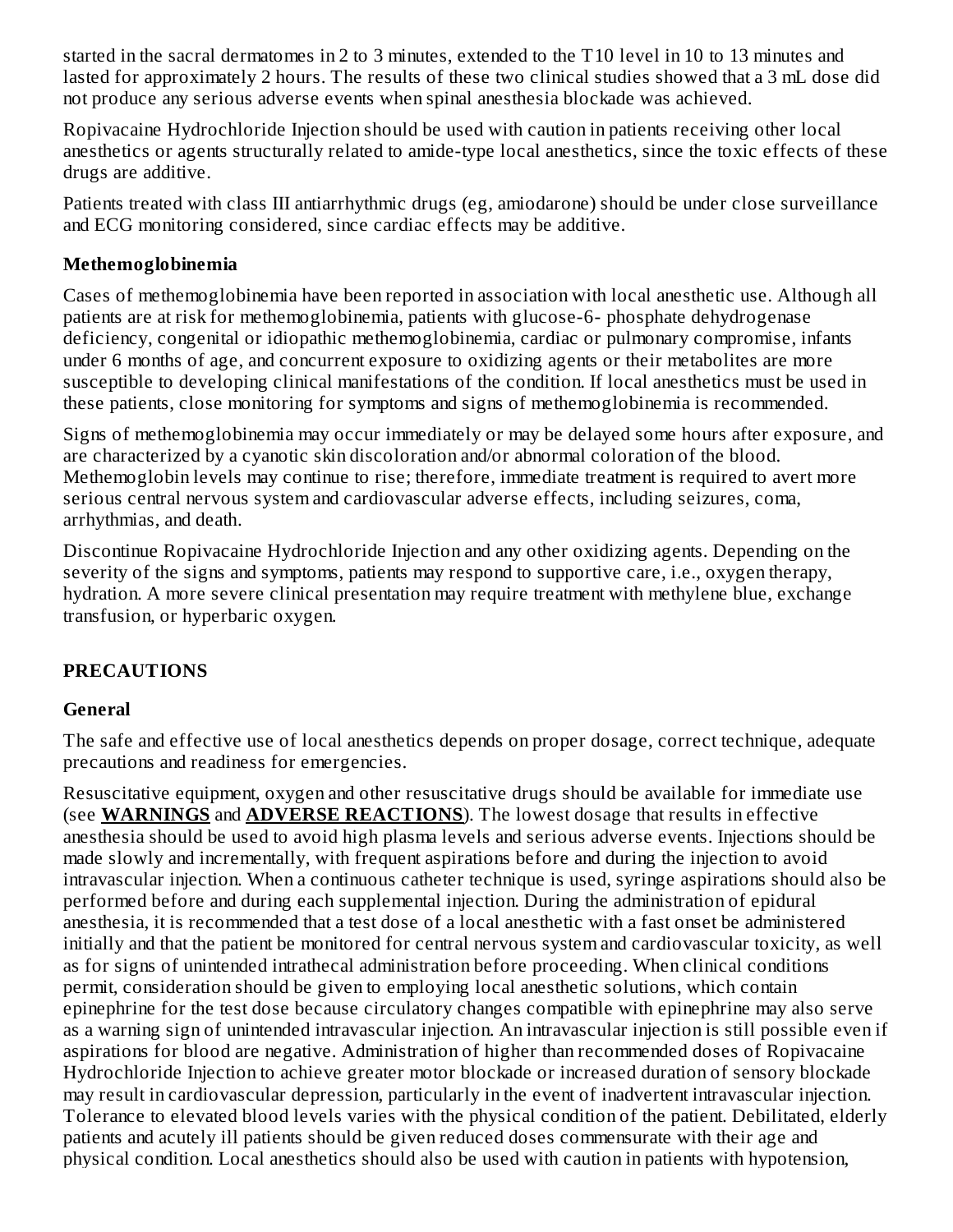hypovolemia or heart block.

Careful and constant monitoring of cardiovascular and respiratory vital signs (adequacy of ventilation) and the patient's state of consciousness should be performed after each local anesthetic injection. It should be kept in mind at such times that restlessness, anxiety, incoherent speech, light-headedness, numbness and tingling of the mouth and lips, metallic taste, tinnitus, dizziness, blurred vision, tremors, twitching, depression, or drowsiness may be early warning signs of central nervous system toxicity. Because amide-type local anesthetics such as ropivacaine are metabolized by the liver, these drugs, especially repeat doses, should be used cautiously in patients with hepatic disease. Patients with severe hepatic disease, because of their inability to metabolize local anesthetics normally, are at a greater risk of developing toxic plasma concentrations. Local anesthetics should also be used with caution in patients with impaired cardiovascular function because they may be less able to compensate for functional changes associated with the prolongation of A-V conduction produced by these drugs.

Many drugs used during the conduct of anesthesia are considered potential triggering agents for malignant hyperthermia (MH). Amide-type local anesthetics are not known to trigger this reaction. However, since the need for supplemental general anesthesia cannot be predicted in advance, it is suggested that a standard protocol for MH management should be available.

## **Epidural Anesthesia**

During epidural administration, Ropivacaine Hydrochloride Injection should be administered in incremental doses of 3 to 5 mL with sufficient time between doses to detect toxic manifestations of unintentional intravascular or intrathecal injection. Syringe aspirations should also be performed before and during each supplemental injection in continuous (intermittent) catheter techniques. An intravascular injection is still possible even if aspirations for blood are negative. During the administration of epidural anesthesia, it is recommended that a test dose be administered initially and the effects monitored before the full dose is given. When clinical conditions permit, the test dose should contain an appropriate dose of epinephrine to serve as a warning of unintentional intravascular injection. If injected into a blood vessel, this amount of epinephrine is likely to produce a transient "epinephrine response" within 45 seconds, consisting of an increase in heart rate and systolic blood pressure, circumoral pallor, palpitations and nervousness in the unsedated patient. The sedated patient may exhibit only a pulse rate increase of 20 or more beats per minute for 15 or more seconds. Therefore, following the test dose, the heart should be continuously monitored for a heart rate increase. Patients on beta-blockers may not manifest changes in heart rate, but blood pressure monitoring can detect a rise in systolic blood pressure. A test dose of a short-acting amide anesthetic such as lidocaine is recommended to detect an unintentional intrathecal administration. This will be manifested within a few minutes by signs of spinal block (e.g., decreased sensation of the buttocks, paresis of the legs, or, in the sedated patient, absent knee jerk). An intravascular or subarachnoid injection is still possible even if results of the test dose are negative. The test dose itself may produce a systemic toxic reaction, high spinal or epinephrine-induced cardiovascular effects.

## **Us e in Brachial Plexus Block**

Ropivacaine plasma concentrations may approach the threshold for central nervous system toxicity after the administration of 300 mg of ropivacaine for brachial plexus block. Caution should be exercised when using the 300 mg dose (see **OVERDOSAGE**).

The dose for a major nerve block must be adjusted according to the site of administration and patient status. Supraclavicular brachial plexus blocks may be associated with a higher frequency of serious adverse reactions, regardless of the local anesthetic used.

## **Us e in Peripheral Nerve Block**

Major peripheral nerve blocks may result in the administration of a large volume of local anesthetic in highly vascularized areas, often close to large vessels where there is an increased risk of intravascular injection and/or rapid systemic absorption, which can lead to high plasma concentrations.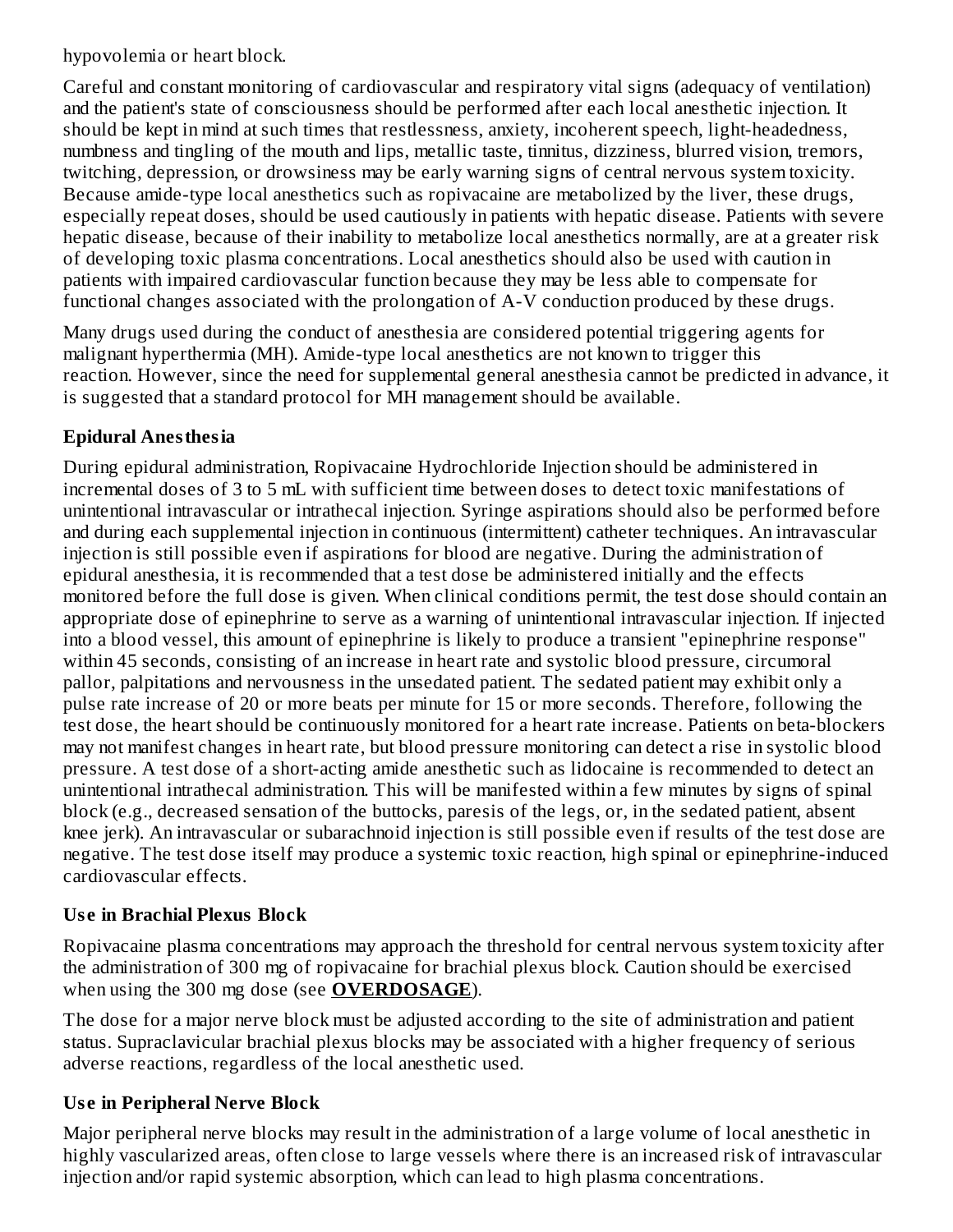## **Us e in Head and Neck Area**

Small doses of local anesthetics injected into the head and neck area may produce adverse reactions similar to systemic toxicity seen with unintentional intravascular injections of larger doses. The injection procedures require the utmost care. Confusion, convulsions, respiratory depression, and/or respiratory arrest, and cardiovascular stimulation or depression have been reported. These reactions may be due to intra-arterial injection of the local anesthetic with retrograde flow to the cerebral circulation. Patients receiving these blocks should have their circulation and respiration monitored and be constantly observed. Resuscitative equipment and personnel for treating adverse reactions should be immediately available. Dosage recommendations should not be exceeded (see **DOSAGE AND ADMINISTRATION**).

## **Us e in Ophthalmic Surgery**

The use of Ropivacaine Hydrochloride Injection in retrobulbar blocks for ophthalmic surgery has not been studied. Until appropriate experience is gained, the use of Ropivacaine Hydrochloride Injection for such surgery is not recommended.

## **Information for Patients**

When appropriate, patients should be informed in advance that they may experience temporary loss of sensation and motor activity in the anesthetized part of the body following proper administration of lumbar epidural anesthesia. Also, when appropriate, the physician should discuss other information including adverse reactions in the Ropivacaine Hydrochloride Injection package insert.

Inform patients that use of local anesthetics may cause methemoglobinemia, a serious condition that must be treated promptly. Advise patients or caregivers to seek immediate medical attention if they or someone in their care experience the following signs or symptoms: pale, gray, or blue colored skin (cyanosis); headache; rapid heart rate; shortness of breath; lightheadedness; or fatigue.

## **Drug Interactions**

Specific trials studying the interaction between ropivacaine and class III antiarrhythmic drugs (e.g., amiodarone) have not been performed, but caution is advised (see **WARNINGS**).

Ropivacaine Hydrochloride Injection should be used with caution in patients receiving other local anesthetics or agents structurally related to amide-type local anesthetics, since the toxic effects of these drugs are additive. Cytochrome P4501A2 is involved in the formation of 3-hydroxy ropivacaine, the major metabolite. *In vivo*, the plasma clearance of ropivacaine was reduced by 70% during coadministration of fluvoxamine (25 mg bid for 2 days), a selective and potent CYP1A2 inhibitor. Thus strong inhibitors of cytochrome P4501A2, such as fluvoxamine, given concomitantly during administration of Ropivacaine Hydrochloride Injection, can interact with Ropivacaine Hydrochloride Injection leading to increased ropivacaine plasma levels. Caution should be exercised when CYP1A2 inhibitors are coadministered. Possible interactions with drugs known to be metabolized by CYP1A2 via competitive inhibition such as theophylline and imipramine may also occur. Coadministration of a selective and potent inhibitor of CYP3A4, ketoconazole (100 mg bid for 2 days with ropivacaine infusion administered 1 hour after ketoconazole) caused a 15% reduction in *in vivo* plasma clearance of ropivacaine.

Patients who are administered local anesthetics are at increased risk of developing methemoglobinemia when concurrently exposed to the following drugs, which could include other local anesthetics:

## **Examples of Drugs Associated with Methemoglobinemia**:

| <b>Class</b>      | <b>Examples</b>              |
|-------------------|------------------------------|
|                   | nitric oxide, nitroglycerin, |
| Nitrates/Nitrites | nitroprusside,               |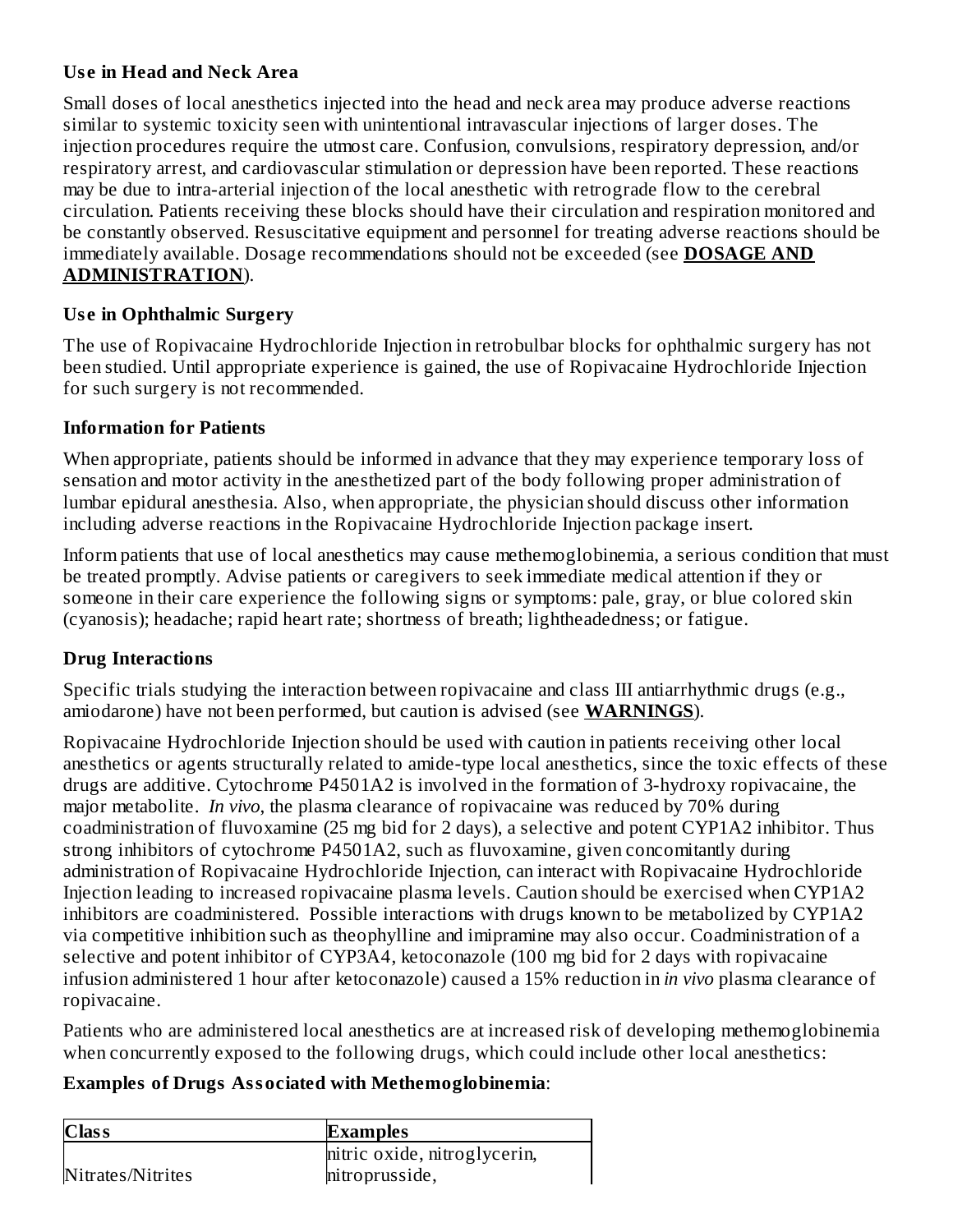|                       | nitrous oxide                     |  |  |  |
|-----------------------|-----------------------------------|--|--|--|
|                       | articaine, benzocaine,            |  |  |  |
| Local anesthetics     | bupivacaine, lidocaine,           |  |  |  |
|                       | mepivacaine, prilocaine,          |  |  |  |
|                       | procaine, ropivacaine, tetracaine |  |  |  |
|                       | cyclophosphamide, flutamide,      |  |  |  |
| Antineoplastic agents | hydroxyurea, ifosfamide,          |  |  |  |
|                       | rasburicase                       |  |  |  |
|                       | dapsone, nitrofurantoin,          |  |  |  |
| <b>Antibiotics</b>    | para-aminosalicylic acid,         |  |  |  |
|                       | sulfonamides                      |  |  |  |
| Antimalarials         | chloroquine, primaquine           |  |  |  |
| Anticonvulsants       | Phenobarbital, phenytoin, sodium  |  |  |  |
|                       | valproate                         |  |  |  |
|                       | acetaminophen, metoclopramide,    |  |  |  |
| Other drugs           | quinine, sulfasalazine            |  |  |  |

## **Carcinogenesis, Mutagenesis, Impairment of Fertility**

Long-term studies in animals of most local anesthetics, including ropivacaine, to evaluate the carcinogenic potential have not been conducted.

Weak mutagenic activity was seen in the mouse lymphoma test. Mutagenicity was not noted in the other assays, demonstrating that the weak signs of *in vitro* activity in the mouse lymphoma test were not manifest under diverse *in vivo* conditions.

Studies performed with ropivacaine in rats did not demonstrate an effect on fertility or general reproductive performance over 2 generations.

## **Pregnancy**

Reproduction toxicity studies have been performed in pregnant New Zealand white rabbits and Sprague-Dawley rats. During gestation days 6 to 18, rabbits received 1.3, 4.2, or 13 mg/kg/day subcutaneously. In rats, subcutaneous doses of 5.3, 11 and 26 mg/kg/day were administered during gestation days 6 to 15. No teratogenic effects were observed in rats and rabbits at the highest doses tested. The highest doses of 13 mg/kg/day (rabbits) and 26 mg/kg/day (rats) are approximately 1/3 of the maximum recommended human dose (epidural, 770 mg/24 hours) based on a mg/m2 basis. In 2 prenatal and postnatal studies, the female rats were dosed daily from day 15 of gestation to day 20 postpartum. The doses were 5.3, 11 and 26 mg/kg/day subcutaneously. There were no treatment-related effects on late fetal development, parturition, lactation, neonatal viability, or growth of the offspring.

In another study with rats, the males were dosed daily for 9 weeks before mating and during mating. The females were dosed daily for 2 weeks before mating and then during the mating, pregnancy, and lactation, up to day 42 post coitus. At 23 mg/kg/day, an increased loss of pups was observed during the first 3 days postpartum. The effect was considered secondary to impaired maternal care due to maternal toxicity.

There are no adequate or well-controlled studies in pregnant women of the effects of Ropivacaine Hydrochloride Injection on the developing fetus. Ropivacaine Hydrochloride Injection should only be used during pregnancy if the benefits outweigh the risk.

Teratogenicity studies in rats and rabbits did not show evidence of any adverse effects on organogenesis or early fetal development in rats (26 mg/kg sc) or rabbits (13 mg/kg). The doses used were approximately equal to total daily dose based on body surface area. There were no treatmentrelated effects on late fetal development, parturition, lactation, neonatal viability, or growth of the offspring in 2 perinatal and postnatal studies in rats, at dose levels equivalent to the maximum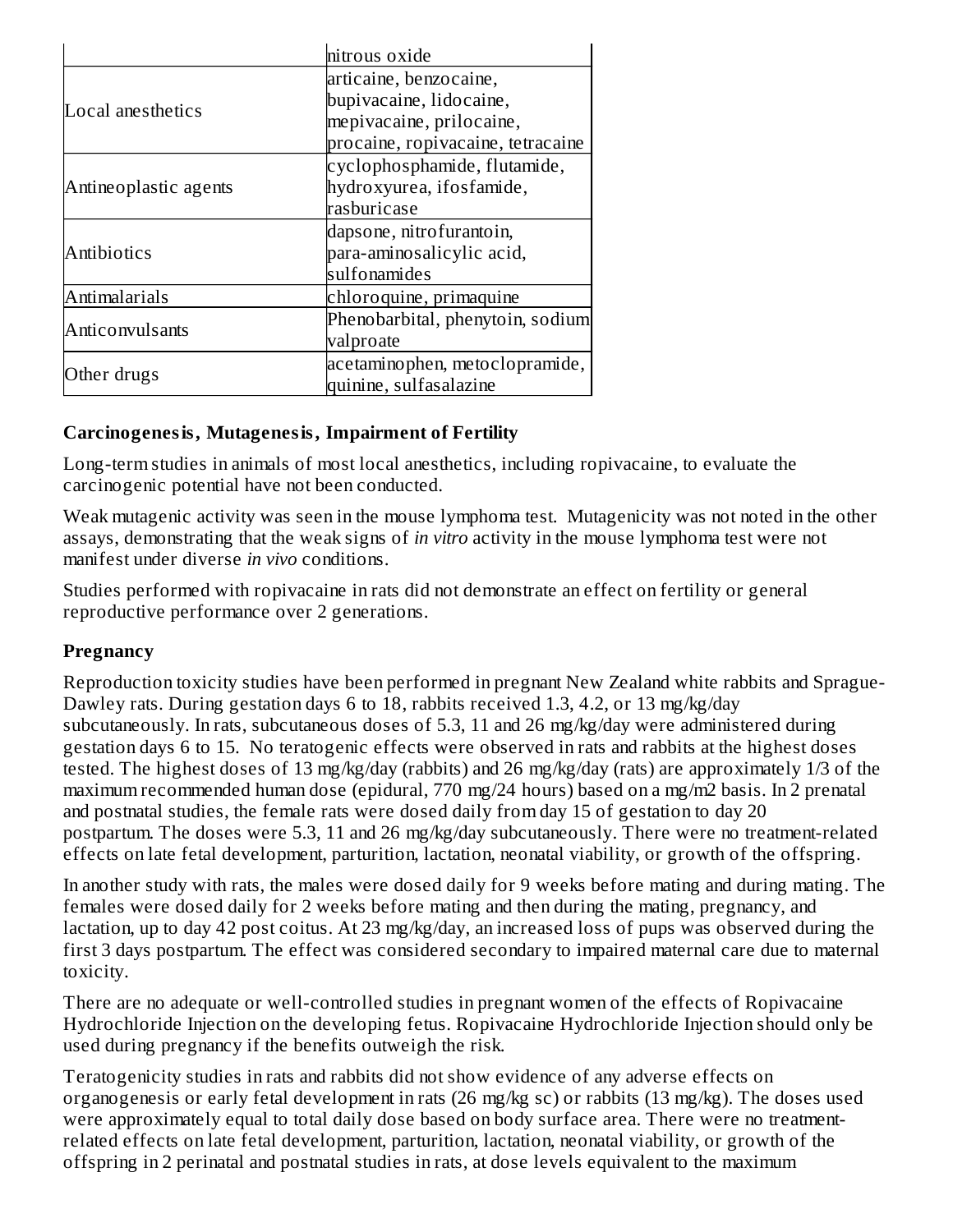recommended human dose based on body surface area. In another study at 23 mg/kg, an increased pup loss was seen during the first 3 days postpartum, which was considered secondary to impaired maternal care due to maternal toxicity.

## **Labor and Delivery**

Local anesthetics, including ropivacaine, rapidly cross the placenta, and when used for epidural block can cause varying degrees of maternal, fetal and neonatal toxicity (see **CLINICAL PHARMACOLOGY** and **PHARMACOKINETICS**). The incidence and degree of toxicity depend upon the procedure performed, the type and amount of drug used, and the technique of drug administration. Adverse reactions in the parturient, fetus and neonate involve alterations of the central nervous system, peripheral vascular tone and cardiac function.

Maternal hypotension has resulted from regional anesthesia with Ropivacaine Hydrochloride Injection for obstetrical pain relief. Local anesthetics produce vasodilation by blocking sympathetic nerves. Elevating the patient's legs and positioning her on her left side will help prevent decreases in blood pressure. The fetal heart rate also should be monitored continuously, and electronic fetal monitoring is highly advisable. Epidural anesthesia has been reported to prolong the second stage of labor by removing the patient's reflex urge to bear down or by interfering with motor function. Spontaneous vertex delivery occurred more frequently in patients receiving Ropivacaine Hydrochloride Injection than in those receiving bupivacaine.

# **Nursing Mothers**

Some local anesthetic drugs are excreted in human milk and caution should be exercised when they are administered to a nursing woman. The excretion of ropivacaine or its metabolites in human milk has not been studied. Based on the milk/plasma concentration ratio in rats, the estimated daily dose to a pup will be about 4% of the dose given to the mother. Assuming that the milk/plasma concentration in humans is of the same order, the total Ropivacaine Hydrochloride Injection dose to which the baby is exposed by breast-feeding is far lower than by exposure *in utero* in pregnant women at term (see **PRECAUTIONS**).

# **Pediatric Us e**

The safety and efficacy of Ropivacaine Hydrochloride Injection in pediatric patients have not been established.

# **Geriatric Us e**

Of the 2,978 subjects that were administered Ropivacaine Hydrochloride Injection in 71 controlled and uncontrolled clinical studies, 803 patients (27%) were 65 years of age or older which includes 127 patients (4%) 75 years of age and over. Ropivacaine Hydrochloride Injection was found to be safe and effective in the patients in these studies. Clinical data in one published article indicate that differences in various pharmacodynamic measures were observed with increasing age. In one study, the upper level of analgesia increased with age, the maximum decrease of mean arterial pressure (MAP) declined with age during the first hour after epidural administration, and the intensity of motor blockade increased with age.

This drug and its metabolites are known to be excreted by the kidney, and the risk of toxic reactions to this drug may be greater in patients with impaired renal function. Elderly patients are more likely to have decreased hepatic, renal, or cardiac function, as well as concomitant disease. Therefore, care should be taken in dose selection, starting at the low end of the dosage range, and it may be useful to monitor renal function (see **PHARMACOKINETICS,** *Elimination*).

# **ADVERSE REACTIONS**

Reactions to ropivacaine are characteristic of those associated with other amide-type local anesthetics. A major cause of adverse reactions to this group of drugs may be associated with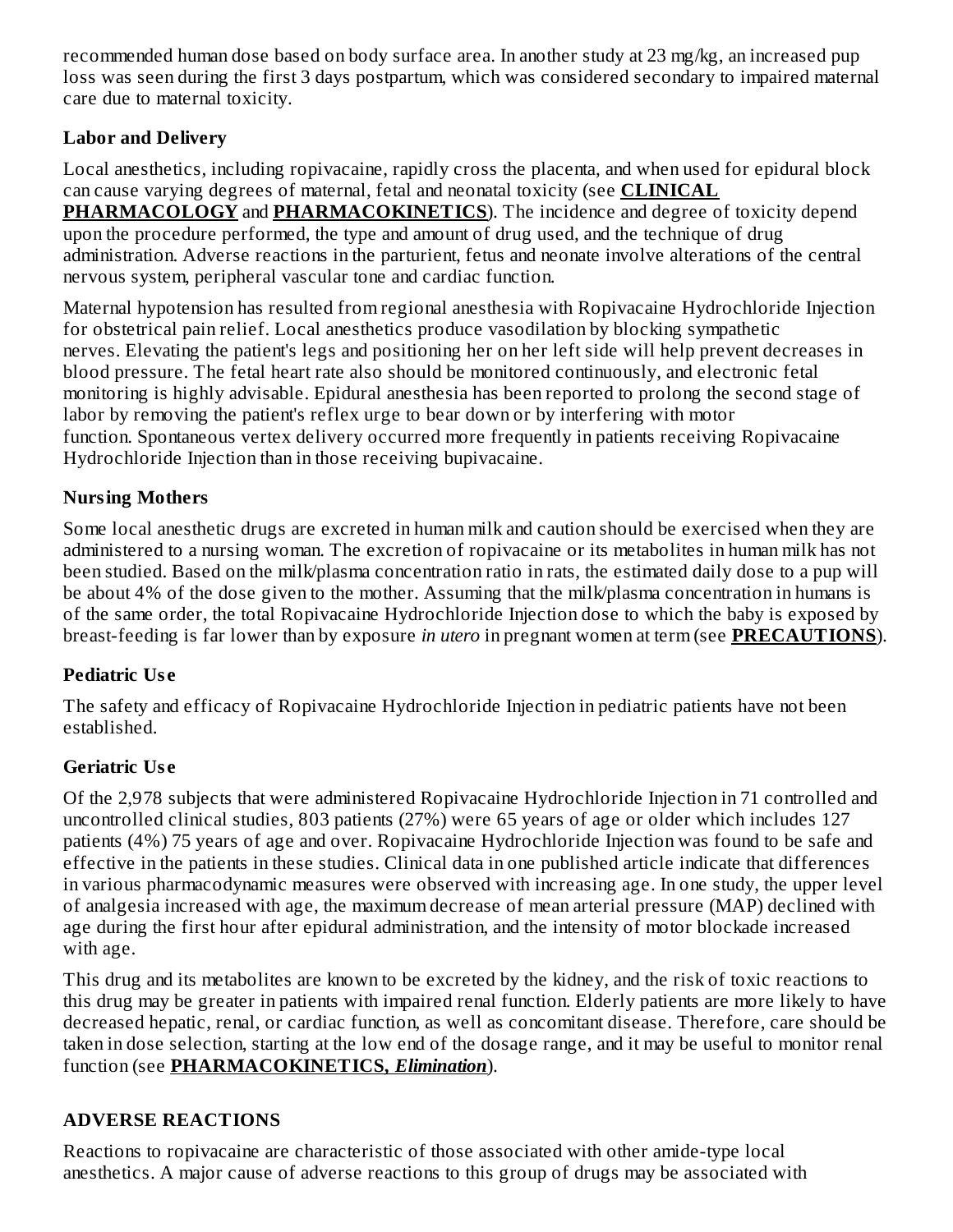excessive plasma levels, which may be due to overdosage, unintentional intravascular injection or slow metabolic degradation.

The reported adverse events are derived from clinical studies conducted in the U.S. and other countries. The reference drug was usually bupivacaine. The studies used a variety of premedications, sedatives, and surgical procedures of varying length. A total of 3,988 patients have been exposed to Ropivacaine Hydrochloride Injection at concentrations up to 1% in clinical trials. Each patient was counted once for each type of adverse event.

### **Incidence ≥5%**

For the indications of epidural administration in surgery, cesarean section, postoperative pain management, peripheral nerve block, and local infiltration, the following treatment-emergent adverse events were reported with an incidence of  $\geq$ 5% in all clinical studies (N=3988): hypotension (37%), nausea (24.8%), vomiting (11.6%), bradycardia (9.3%), fever (9.2%), pain (8%), postoperative complications (7.1%), anemia (6.1%), paresthesia (5.6%), headache (5.1%), pruritus (5.1%), and back pain (5%).

### **Incidence 1 to 5%**

Urinary retention, dizziness, rigors, hypertension, tachycardia, anxiety, oliguria, hypoesthesia, chest pain, hypokalemia, dyspnea, cramps, and urinary tract infection.

## **Incidence in Controlled Clinical Trials**

The reported adverse events are derived from controlled clinical studies with Ropivacaine Hydrochloride Injection (concentrations ranged from 0.125% to 1% for Ropivacaine Hydrochloride Injection and 0.25% to 0.75% for bupivacaine) in the U.S. and other countries involving 3,094 patients. Table 3A and 3B list adverse events (number and percentage) that occurred in at least 1% of Ropivacaine Hydrochloride Injection-treated patients in these studies. The majority of patients receiving concentrations higher than 5 mg/mL (0.5%) were treated with Ropivacaine Hydrochloride Injection.

| <b>Adverse Reaction</b>     | Ropivacaine Hydrochloride Injection Bupivacaine<br>total $N=1661$ | total $N=1433$  |     |        |
|-----------------------------|-------------------------------------------------------------------|-----------------|-----|--------|
|                             | N                                                                 | $\mathcal{O}_0$ | N   | ( %)   |
| Hypotension                 | 536                                                               | (32.3)          | 408 | (28.5) |
| Nausea                      | 283                                                               | (17)            | 207 | (14.4) |
| Vomiting                    | 117                                                               | 71              | 88  | (6.1)  |
| <b>Bradycardia</b>          | 96                                                                | (5.8)           | 73  | (5.1)  |
| Headache                    | 84                                                                | (5.1)           | 68  | (4.7)  |
| Paresthesia                 | 82                                                                | (4.9)           | 57  | (4)    |
| <b>Back Pain</b>            | 73                                                                | (4.4)           | 75  | (5.2)  |
| Pain                        | 71                                                                | (4.3)           | 71  | (5)    |
| Pruritus                    | 63                                                                | (3.8)           | 40  | (2.8)  |
| Fever                       | 61                                                                | (3.7)           | 37  | (2.6)  |
| <b>Dizziness</b>            | 42                                                                | (2.5)           | 23  | (1.6)  |
| Rigors (Chills)             | 42                                                                | (2.5)           | 24  | (1.7)  |
| Postoperative complications | 41                                                                | (2.5)           | 44  | (3.1)  |

### **Table 3A Advers e Events Reported in ≥1% of Adult Patients Receiving Regional or Local Anesthesia (Surgery, Labor, Cesarean Section, Postoperative Pain Management, Peripheral Nerve Block and Local Infiltration)**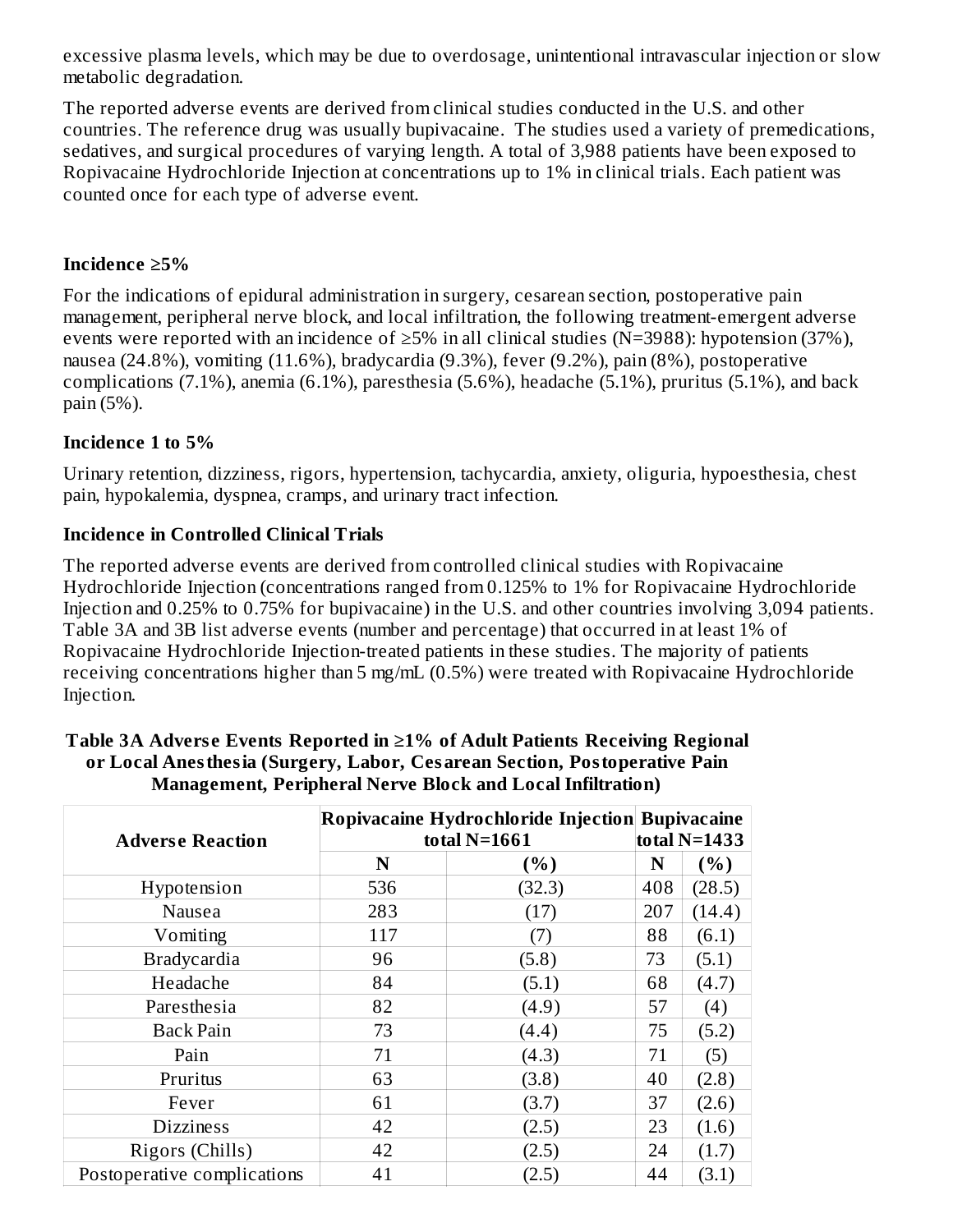| Hypoesthesia                        | 27 | (1.6) | 24 |                                     |
|-------------------------------------|----|-------|----|-------------------------------------|
| Urinary retention                   | 23 | (1.4) | 20 |                                     |
| Progression of labor<br>poor/failed | 23 | (1.4) | 22 | (1.5)                               |
| Anxiety                             |    | (1.3) |    | (0.8)                               |
| Breast disorder, breast-feeding     |    | (1.3) |    | $\hspace{0.1cm} 0.8 \hspace{0.1cm}$ |
| Rhinitis                            | 18 | 1.1   |    |                                     |

#### **Table 3B Advers e Events Reported in ≥1% of Fetus es or Neonates of Mothers Who Received Regional Anesthesia (Cesarean Section and Labor Studies)**

| <b>Adverse Reaction</b>       | Ropivacaine Hydrochloride InjectionBupivacaine<br>total $N=639$ | total $N=573$ |    |        |
|-------------------------------|-----------------------------------------------------------------|---------------|----|--------|
|                               | N                                                               | (%)           | N  | ( %)   |
| Fetal bradycardia             | 77                                                              | (12.1)        | 68 | (11.9) |
| Neonatal jaundice             | 49                                                              | (7.7)         | 47 | (8.2)  |
| Neonatal complication-NOS     | 42                                                              | (6.6)         | 38 | (6.6)  |
| Apgar score low               | 18                                                              | (2.8)         | 14 | (2.4)  |
| Neonatal respiratory disorder | 17                                                              | (2.7)         | 18 | (3.1)  |
| Neonatal tachypnea            | 14                                                              | (2.2)         | 15 | (2.6)  |
| Neonatal fever                | 13                                                              | (2)           | 14 | (2.4)  |
| Fetal tachycardia             | 13                                                              | (2)           | 12 | (2.1)  |
| Fetal distress                | 11                                                              | (1.7)         | 10 | (1.7)  |
| Neonatal infection            | 10                                                              | (1.6)         | 8  | (1.4)  |
| Neonatal hypoglycemia         | 8                                                               | (1.3)         | 16 | (2.8)  |

## **Incidence < 1%**

The following adverse events were reported during the Ropivacaine Hydrochloride Injection clinical program in more than one patient (N=3988), occurred at an overall incidence of <1%, and were considered relevant:

*Application Site Reactions* - injection site pain *Cardiovascular System* - vasovagal reaction, syncope, postural hypotension, non-specific ECG abnormalities *Female Reproductive* - poor progression of labor, uterine atony *Gastrointestinal System* - fecal incontinence, tenesmus, neonatal vomiting *General and Other Disorders* - hypothermia, malaise, asthenia, accident and/or injury *Hearing and Vestibular* - tinnitus, hearing abnormalities *Heart Rate and Rhythm* - extrasystoles, non-specific arrhythmias, atrial fibrillation *Liver and Biliary System* - jaundice *Metabolic Disorders* - hypomagnesemia *Musculoskeletal System* - myalgia *Myo/Endo/Pericardium* - ST segment changes, myocardial infarction *Nervous System* - tremor, Horner's syndrome, paresis, dyskinesia, neuropathy, vertigo, coma, convulsion, hypokinesia, hypotonia, ptosis, stupor *Psychiatric Disorders* - agitation, confusion, somnolence, nervousness, amnesia, hallucination, emotional lability, insomnia, nightmares *Respiratory System* - bronchospasm, coughing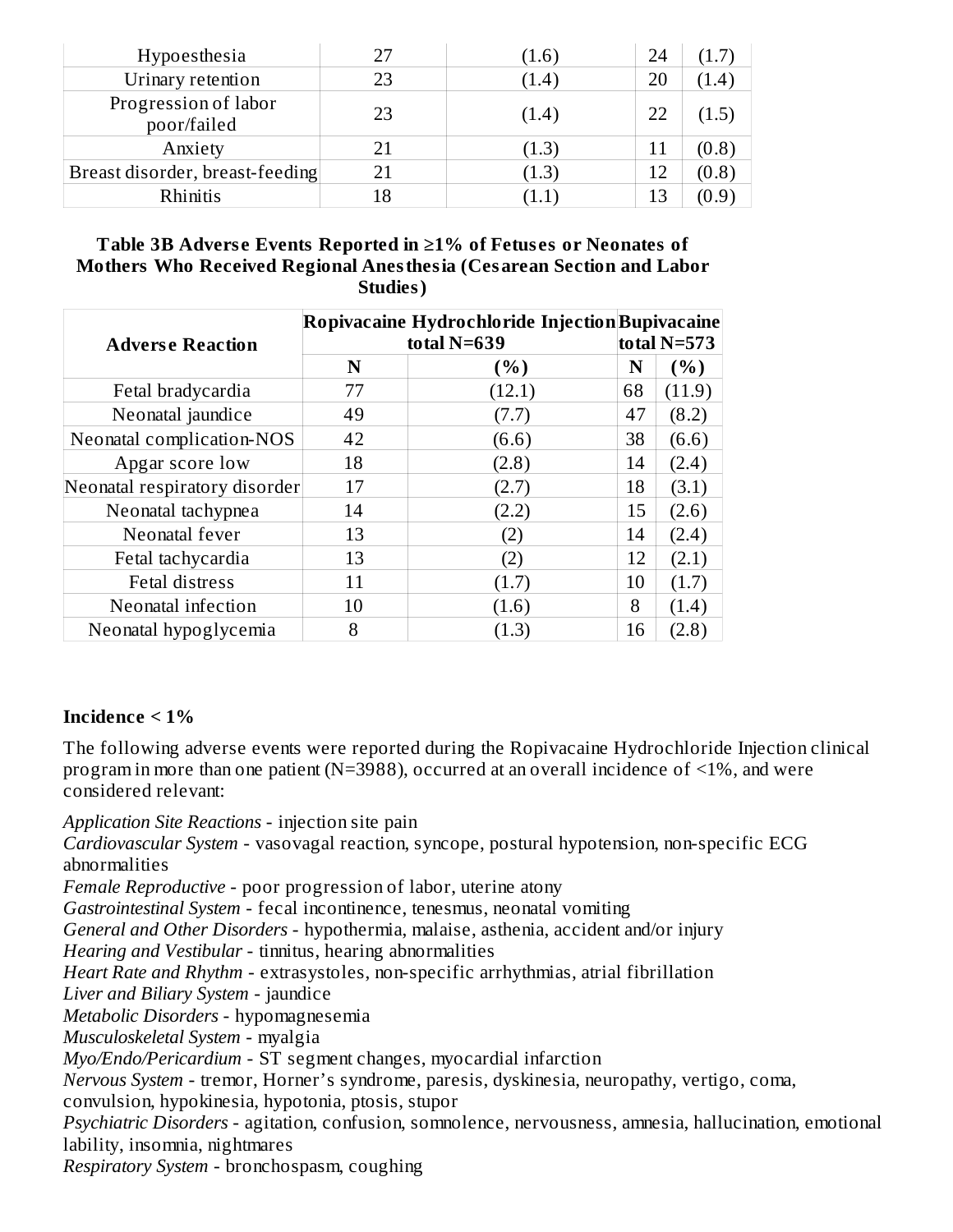### *Skin Disorders* - rash, urticaria *Urinary System Disorders* - urinary incontinence, micturition disorder *Vascular* - deep vein thrombosis, phlebitis, pulmonary embolism *Vision* - vision abnormalities

For the indication epidural anesthesia for surgery, the 15 most common adverse events were compared between different concentrations of Ropivacaine Hydrochloride Injection and bupivacaine. Table 4 is based on data from trials in the U.S. and other countries where Ropivacaine Hydrochloride Injection was administered as an epidural anesthetic for surgery.

|                         | Ropivacaine Hydrochloride Injection            |        |                                         |        |                                        |        | <b>Bupivacaine</b> |          |                                                             |                 |
|-------------------------|------------------------------------------------|--------|-----------------------------------------|--------|----------------------------------------|--------|--------------------|----------|-------------------------------------------------------------|-----------------|
| <b>Adverse Reaction</b> | $5 \text{ mg/mL}$<br><b>total</b><br>$N = 256$ |        | $7.5 \text{ mg/mL}$<br>total<br>$N=297$ |        | $10 \text{ mg/mL}$<br>total<br>$N=207$ |        | total<br>$N = 236$ |          | $ 5 \text{ mg/mL} 7.5 \text{ mg/mL} $<br>total<br>$N = 174$ |                 |
|                         | N                                              | (%)    | N                                       | %      | N                                      | $(\%)$ | N                  | (%)      | N                                                           | $\mathcal{O}_0$ |
| hypotension             | 99                                             | (38.7) | 146                                     | (49.2) | 113                                    | (54.6) |                    | 91(38.6) | 89                                                          | (51.1)          |
| nausea                  | 34                                             | (13.3) | 68                                      | (22.9) |                                        |        | 41                 | (17.4)   | 36                                                          | (20.7)          |
| bradycardia             | 29                                             | (11.3) | 58                                      | (19.5) | 40                                     | (19.3) | 32                 | (13.6)   | 25                                                          | (14.4)          |
| back pain               | 18                                             | (7)    | 23                                      | (7.7)  | 34                                     | (16.4) | 21                 | (8.9)    | 23                                                          | (13.2)          |
| vomiting                | 18                                             | (7)    | 33                                      | (11.1) | 23                                     | (11.1) | 19                 | (8.1)    | 14                                                          | (8)             |
| headache                | 12                                             | (4.7)  | 20                                      | (6.7)  | 16                                     | (7.7)  | 13                 | (5.5)    | 9                                                           | (5.2)           |
| fever                   | 8                                              | (3.1)  | 5                                       | (1.7)  | 18                                     | (8.7)  | 11                 | (4.7)    |                                                             |                 |
| chills                  | 6                                              | (2.3)  | 7                                       | (2.4)  | 6                                      | (2.9)  | 4                  | (1.7)    | 3                                                           | (1.7)           |
| urinary retention       | 5                                              | (2)    | 8                                       | (2.7)  | 10                                     | (4.8)  | 10                 | (4.2)    |                                                             |                 |
| paresthesia             | 5                                              | (2)    | 10                                      | (3.4)  | 5                                      | (2.4)  | 7                  | (3)      |                                                             |                 |
| pruritus                |                                                |        | 14                                      | (4.7)  | 3                                      | (1.4)  |                    |          | 7                                                           | (4)             |

## **Table 4 Common Events (Epidural Administration)**

Using data from the same studies, the number (%) of patients experiencing hypotension is displayed by patient age, drug and concentration in Table 5. In Table 6, the adverse events for Ropivacaine Hydrochloride Injection are broken down by gender.

| Table 5 Effects of Age on Hypotension (Epidural Administration) Total N: |
|--------------------------------------------------------------------------|
| Ropivacaine Hydrochloride Injection = $760$ , Bupivacaine = $410$        |

|                                                | Ropivacaine Hydrochloride Injection |        |    |               |                                  |        | <b>Bupivacaine</b> |               |    |        |
|------------------------------------------------|-------------------------------------|--------|----|---------------|----------------------------------|--------|--------------------|---------------|----|--------|
| Adverse Reaction $5 \text{ mg/mL}$   7.5 mg/mL |                                     |        |    |               | 10 mg/mL $ 5$ mg/mL $ 7.5$ mg/mL |        |                    |               |    |        |
|                                                |                                     | (%)    | N  | $\frac{9}{6}$ | N                                | (%)    | N                  | $\frac{9}{0}$ |    | (%)    |
| <65                                            | 68                                  | (32.2) | 99 | (43.2)        | 87                               | (51.5) |                    | $ 64 $ (33.5) | 73 | (48.3) |
| ≥65                                            |                                     | (68.9) | 47 | (22.9)        | 26                               | (68.4) | דר                 | ΄60           |    | (69.6) |

**Table 6 Most Common Advers e Events by Gender (Epidural Administration) Total N: Females = 405, Males = 355**

|                         |  | Female                  | <b>Male</b> |                     |  |
|-------------------------|--|-------------------------|-------------|---------------------|--|
| <b>Adverse Reaction</b> |  | (% )                    |             | (% )                |  |
| hypotension             |  |                         |             | 220(54.3) 138(38.9) |  |
| nausea                  |  | $ 119 $ (29.4) 23 (6.5) |             |                     |  |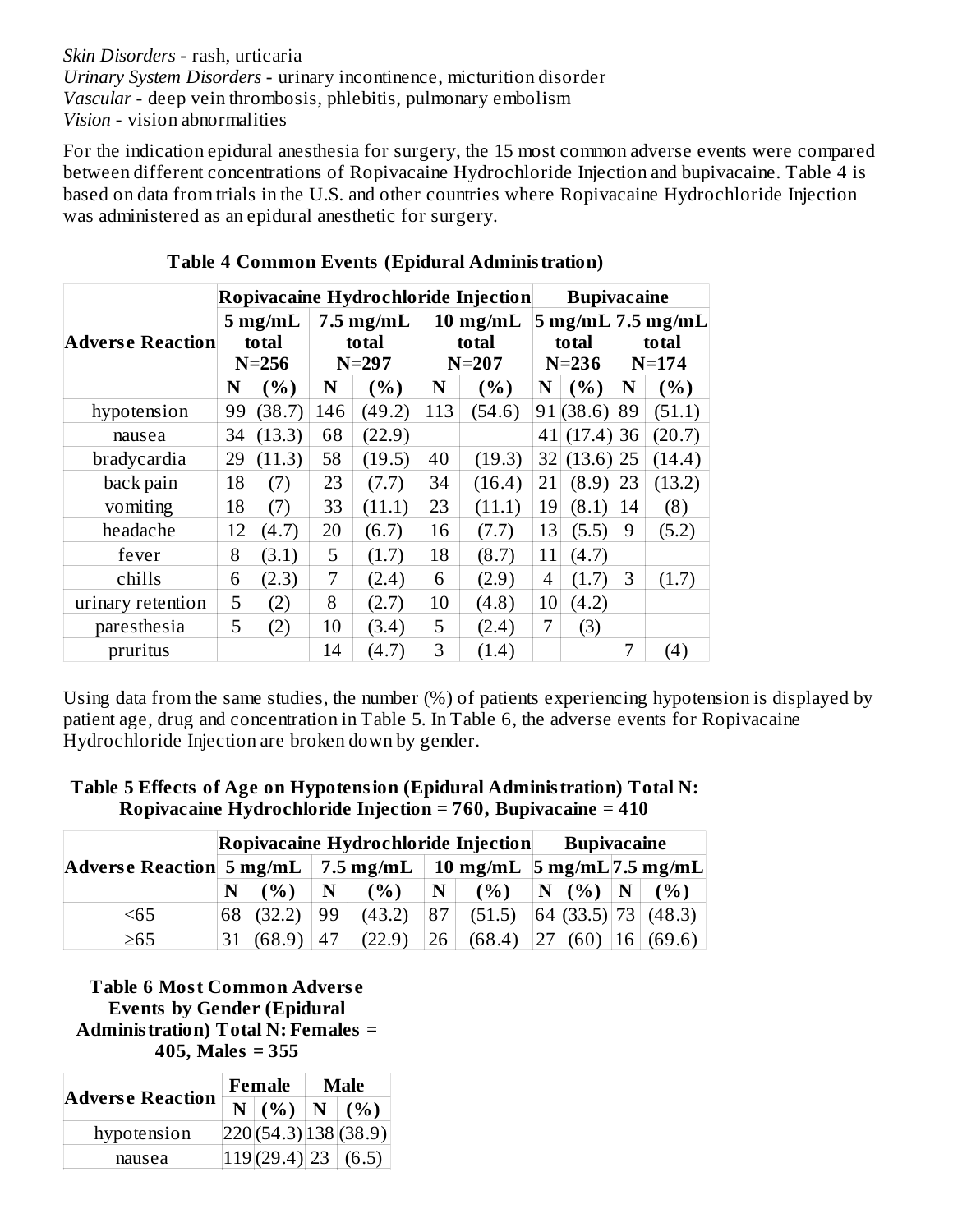| bradycardia       | 65 | (16)              | 56 | (15.8) |
|-------------------|----|-------------------|----|--------|
| vomiting          | 59 | (14.6)            | 8  | (2.3)  |
| back pain         | 41 | (10.1)            | 23 | (6.5)  |
| headache          | 33 | (8.1)             | 17 | (4.8)  |
| chills            | 18 | (4.4)             | 5  | (1.4)  |
| fever             | 16 | (4)               | 3  | (0.8)  |
| pruritus          | 16 | (4)               | 1  | (0.3)  |
| pain              | 12 | (3)               | 4  | (1.1)  |
| urinary retention | 11 | (2.7)             | 7  | (2)    |
| dizziness         | 9  | (2.2)             | 4  | (1.1)  |
| hypoesthesia      | 8  | $\left( 2\right)$ | 2  | (0.6)  |
| paresthesia       | 8  | 2                 | 10 | (2.8)  |

### **Systemic Reactions**

The most commonly encountered acute adverse experiences that demand immediate countermeasures are related to the central nervous system and the cardiovascular system. These adverse experiences are generally dose-related and due to high plasma levels that may result from overdosage, rapid absorption from the injection site, diminished tolerance or from unintentional intravascular injection of the local anesthetic solution. In addition to systemic dose-related toxicity, unintentional subarachnoid injection of drug during the intended performance of lumbar epidural block or nerve blocks near the vertebral column (especially in the head and neck region) may result in underventilation or apnea ("Total or High Spinal"). Also, hypotension due to loss of sympathetic tone and respiratory paralysis or underventilation due to cephalad extension of the motor level of anesthesia may occur. This may lead to secondary cardiac arrest if untreated. Factors influencing plasma protein binding, such as acidosis, systemic diseases that alter protein production or competition with other drugs for protein binding sites, may diminish individual tolerance.

Epidural administration of Ropivacaine Hydrochloride Injection has, in some cases, as with other local anesthetics, been associated with transient increases in temperature to >38.5°C. This occurred more frequently at doses of Ropivacaine Hydrochloride Injection >16 mg/h.

## **Neurologic Reactions**

These are characterized by excitation and/or depression. Restlessness, anxiety, dizziness, tinnitus, blurred vision or tremors may occur, possibly proceeding to convulsions. However, excitement may be transient or absent, with depression being the first manifestation of an adverse reaction. This may quickly be followed by drowsiness merging into unconsciousness and respiratory arrest. Other central nervous system effects may be nausea, vomiting, chills, and constriction of the pupils.

The incidence of convulsions associated with the use of local anesthetics varies with the route of administration and the total dose administered. In a survey of studies of epidural anesthesia, overt toxicity progressing to convulsions occurred in approximately 0.1% of local anesthetic administrations.

The incidence of adverse neurological reactions associated with the use of local anesthetics may be related to the total dose and concentration of local anesthetic administered and are also dependent upon the particular drug used, the route of administration, and the physical status of the patient. Many of these observations may be related to local anesthetic techniques, with or without a contribution from the drug. During lumbar epidural block, occasional unintentional penetration of the subarachnoid space by the catheter or needle may occur. Subsequent adverse effects may depend partially on the amount of drug administered intrathecally as well as the physiological and physical effects of a dural puncture. These observations may include spinal block of varying magnitude (including high or total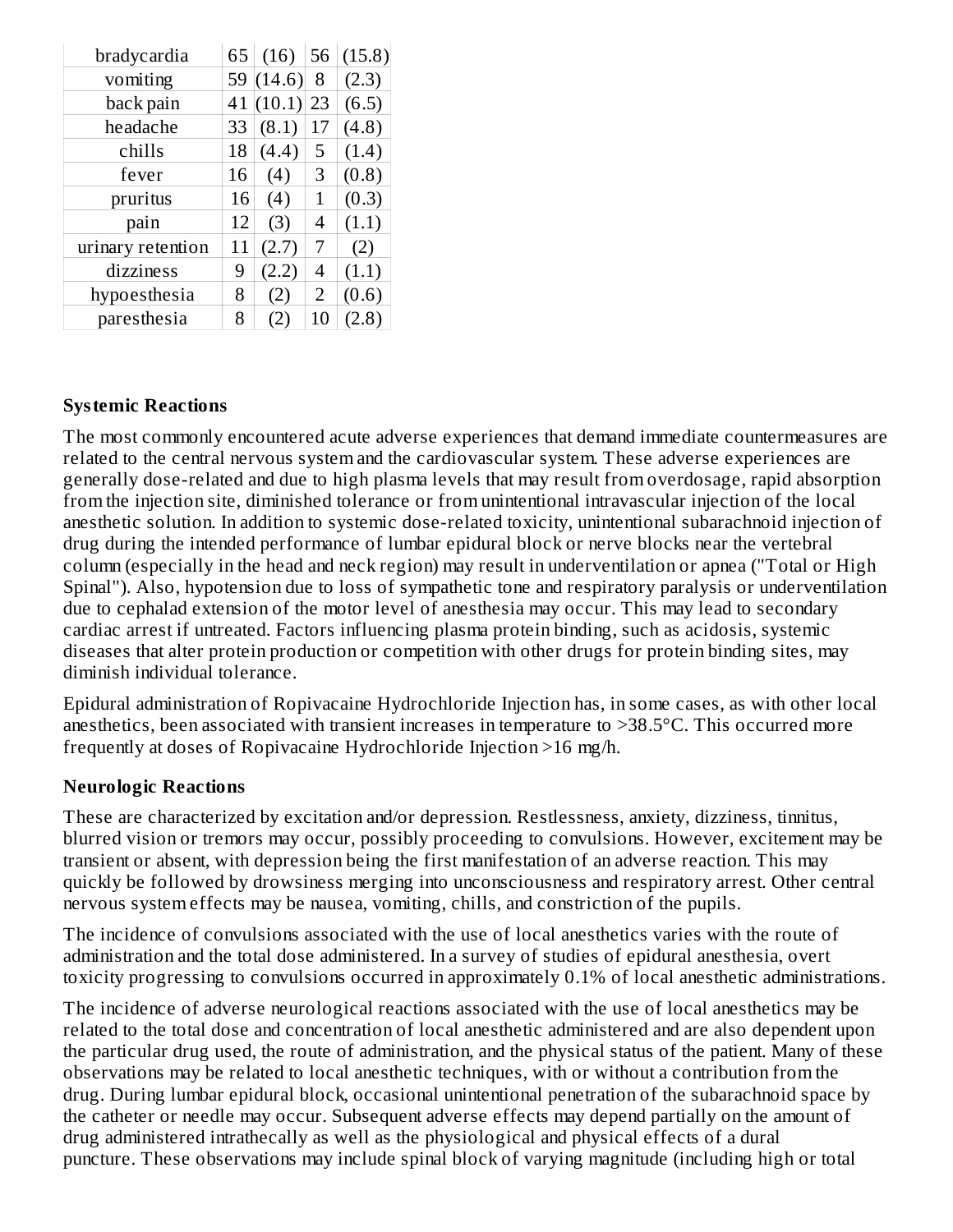spinal block), hypotension secondary to spinal block, urinary retention, loss of bladder and bowel control (fecal and urinary incontinence), and loss of perineal sensation and sexual function. Signs and symptoms of subarachnoid block typically start within 2 to 3 minutes of injection. Doses of 15 and 22.5 mg of Ropivacaine Hydrochloride Injection resulted in sensory levels as high as T5 and T4, respectively. Analgesia started in the sacral dermatomes in 2 to 3 minutes and extended to the T10 level in 10 to 13 minutes and lasted for approximately 2 hours. Other neurological effects following unintentional subarachnoid administration during epidural anesthesia may include persistent anesthesia, paresthesia, weakness, paralysis of the lower extremities, and loss of sphincter control; all of which may have slow, incomplete or no recovery. Headache, septic meningitis, meningismus, slowing of labor, increased incidence of forceps delivery, or cranial nerve palsies due to traction on nerves from loss of cerebrospinal fluid have been reported (see **DOSAGE AND ADMINISTRATION** discussion of Lumbar Epidural Block). A high spinal is characterized by paralysis of the arms, loss of consciousness, respiratory paralysis and bradycardia.

## **Cardiovas cular System Reactions**

High doses or unintentional intravascular injection may lead to high plasma levels and related depression of the myocardium, decreased cardiac output, heart block, hypotension, bradycardia, ventricular arrhythmias, including ventricular tachycardia and ventricular fibrillation, and possibly cardiac arrest (see **WARNINGS**, **PRECAUTIONS**, and **OVERDOSAGE**).

## **Allergic Reactions**

Allergic type reactions are rare and may occur as a result of sensitivity to the local anesthetic (see **WARNINGS**). These reactions are characterized by signs such as urticaria, pruritus, erythema, angioneurotic edema (including laryngeal edema), tachycardia, sneezing, nausea, vomiting, dizziness, syncope, excessive sweating, elevated temperature, and possibly, anaphylactoid symptomatology (including severe hypotension). Cross-sensitivity among members of the amide-type local anesthetic group has been reported. The usefulness of screening for sensitivity has not been definitively established.

## **To report SUSPECTED ADVERSE REACTIONS, contact Hikma Pharmaceuticals USA Inc. at 1-877-845-0689 or FDA at 1-800-FDA-1088 or** *www.fda.gov/medwatch***.**

# **OVERDOSAGE**

Acute emergencies from local anesthetics are generally related to high plasma levels encountered, or large doses administered, during therapeutic use of local anesthetics or to unintended subarachnoid or intravascular injection of local anesthetic solution (see **ADVERSE REACTIONS**, **WARNINGS**, and **PRECAUTIONS**).

# **MANAGEMENT OF LOCAL ANESTHETIC EMERGENCIES**

Therapy with Ropivacaine Hydrochloride Injection should be discontinued at the first sign of toxicity. No specific information is available for the treatment of toxicity with Ropivacaine Hydrochloride Injection; therefore, treatment should be symptomatic and supportive. The first consideration is prevention, best accomplished by incremental injection of Ropivacaine Hydrochloride Injection, careful and constant monitoring of cardiovascular and respiratory vital signs and the patient's state of consciousness after each local anesthetic and during continuous infusion. At the first sign of change in mental status, oxygen should be administered.

The first step in the management of systemic toxic reactions, as well as underventilation or apnea due to unintentional subarachnoid injection of drug solution, consists of immediate attention to the establishment and maintenance of a patent airway and effective assisted or controlled ventilation with 100% oxygen with a delivery system capable of permitting immediate positive airway pressure by mask.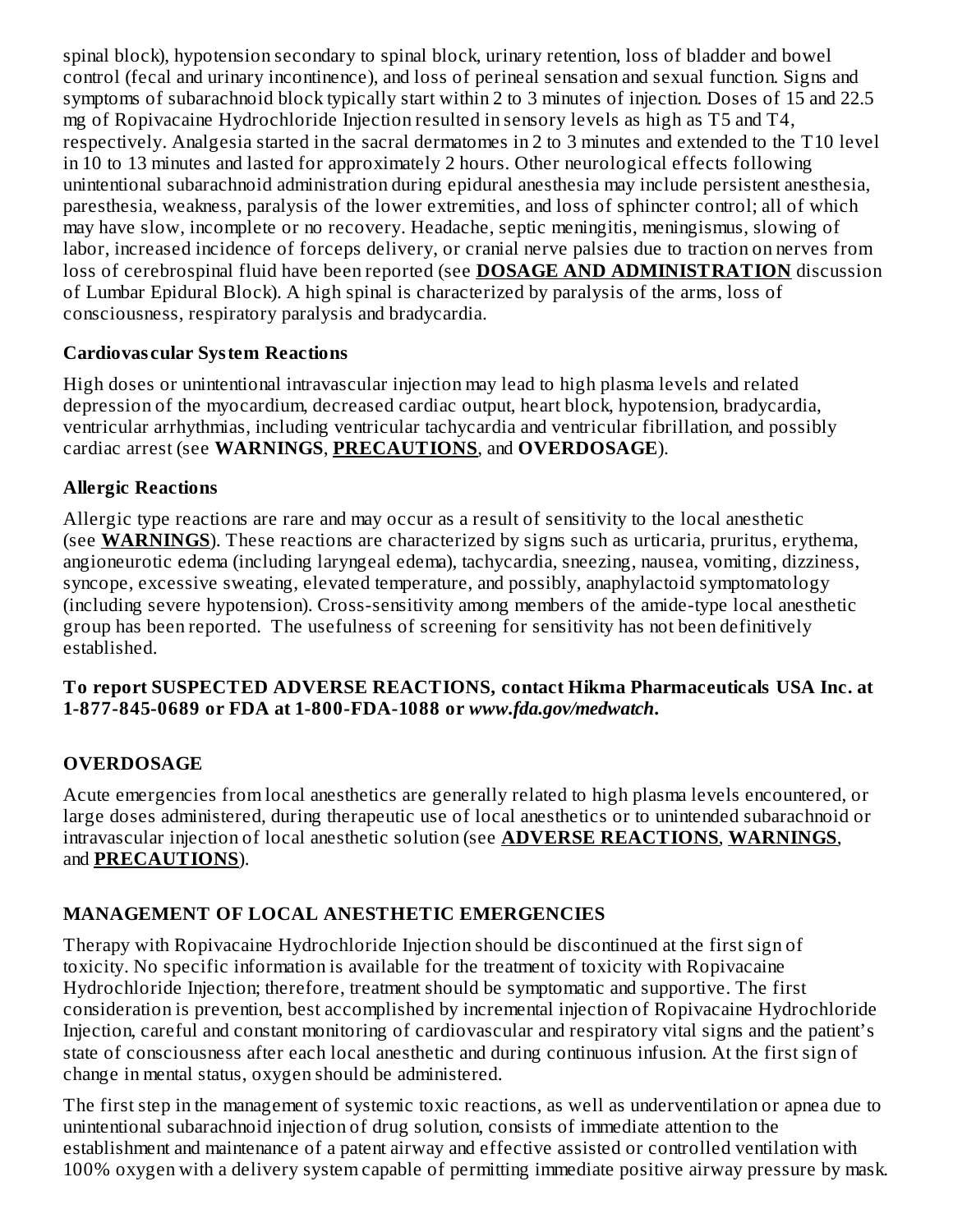Circulation should be assisted as necessary. This may prevent convulsions if they have not already occurred.

If necessary, use drugs to control convulsions. Intravenous barbiturates, anticonvulsant agents, or muscle relaxants should only be administered by those familiar with their use. Immediately after the institution of these ventilatory measures, the adequacy of the circulation should be evaluated. Supportive treatment of circulatory depression may require administration of intravenous fluids, and, when appropriate, a vasopressor dictated by the clinical situation (such as ephedrine or epinephrine to enhance myocardial contractile force).

Should cardiac arrest occur, prolonged resuscitative efforts may be required to improve the probability of a successful outcome.

The mean dosages of ropivacaine producing seizures, after intravenous infusion in dogs, nonpregnant and pregnant sheep were 4.9, 6.1 and 5.9 mg/kg, respectively. These doses were associated with peak arterial total plasma concentrations of 11.4, 4.3 and 5 mcg/mL, respectively.

In human volunteers given intravenous Ropivacaine Hydrochloride Injection, the mean (min-max) maximum tolerated total and free arterial plasma concentrations were 4.3 (3.4 to 5.3) and 0.6 (0.3 to 0.9) mcg/mL respectively, at which time moderate CNS symptoms (muscle twitching) were noted.

Clinical data from patients experiencing local anesthetic induced convulsions demonstrated rapid development of hypoxia, hypercarbia and acidosis within a minute of the onset of convulsions. These observations suggest that oxygen consumption and carbon dioxide production are greatly increased during local anesthetic convulsions and emphasize the importance of immediate and effective ventilation with oxygen which may avoid cardiac arrest.

If difficulty is encountered in the maintenance of a patent airway or if prolonged ventilatory support (assisted or controlled) is indicated, endotracheal intubation, employing drugs and techniques familiar to the clinician, may be indicated after initial administration of oxygen by mask.

The supine position is dangerous in pregnant women at term because of aortocaval compression by the gravid uterus. Therefore, during treatment of systemic toxicity, maternal hypotension or fetal bradycardia following regional block, the parturient should be maintained in the left lateral decubitus position if possible, or manual displacement of the uterus off the great vessels should be accomplished. Resuscitation of obstetrical patients may take longer than resuscitation of non-pregnant patients and closed-chest cardiac compression may be ineffective. Rapid delivery of the fetus may improve the response to resuscitative efforts.

## **DOSAGE AND ADMINISTRATION**

he rapid injection of a large volume of local anesthetic solution should be avoided and fractional (incremental) doses should always be used. The smallest dose and concentration required to produce the desired result should be administered.

There have been adverse event reports of chondrolysis in patients receiving intra-articular infusions of local anesthetics following arthroscopic and other surgical procedures. Ropivacaine Hydrochloride Injection is not approved for this use (see **WARNINGS** and **DOSAGE AND ADMINISTRATION**).

The dose of any local anesthetic administered varies with the anesthetic procedure, the area to be anesthetized, the vascularity of the tissues, the number of neuronal segments to be blocked, the depth of anesthesia and degree of muscle relaxation required, the duration of anesthesia desired, individual tolerance, and the physical condition of the patient. Patients in poor general condition due to aging or other compromising factors such as partial or complete heart conduction block, advanced liver disease or severe renal dysfunction require special attention although regional anesthesia is frequently indicated in these patients. To reduce the risk of potentially serious adverse reactions, attempts should be made to optimize the patient's condition before major blocks are performed, and the dosage should be adjusted accordingly.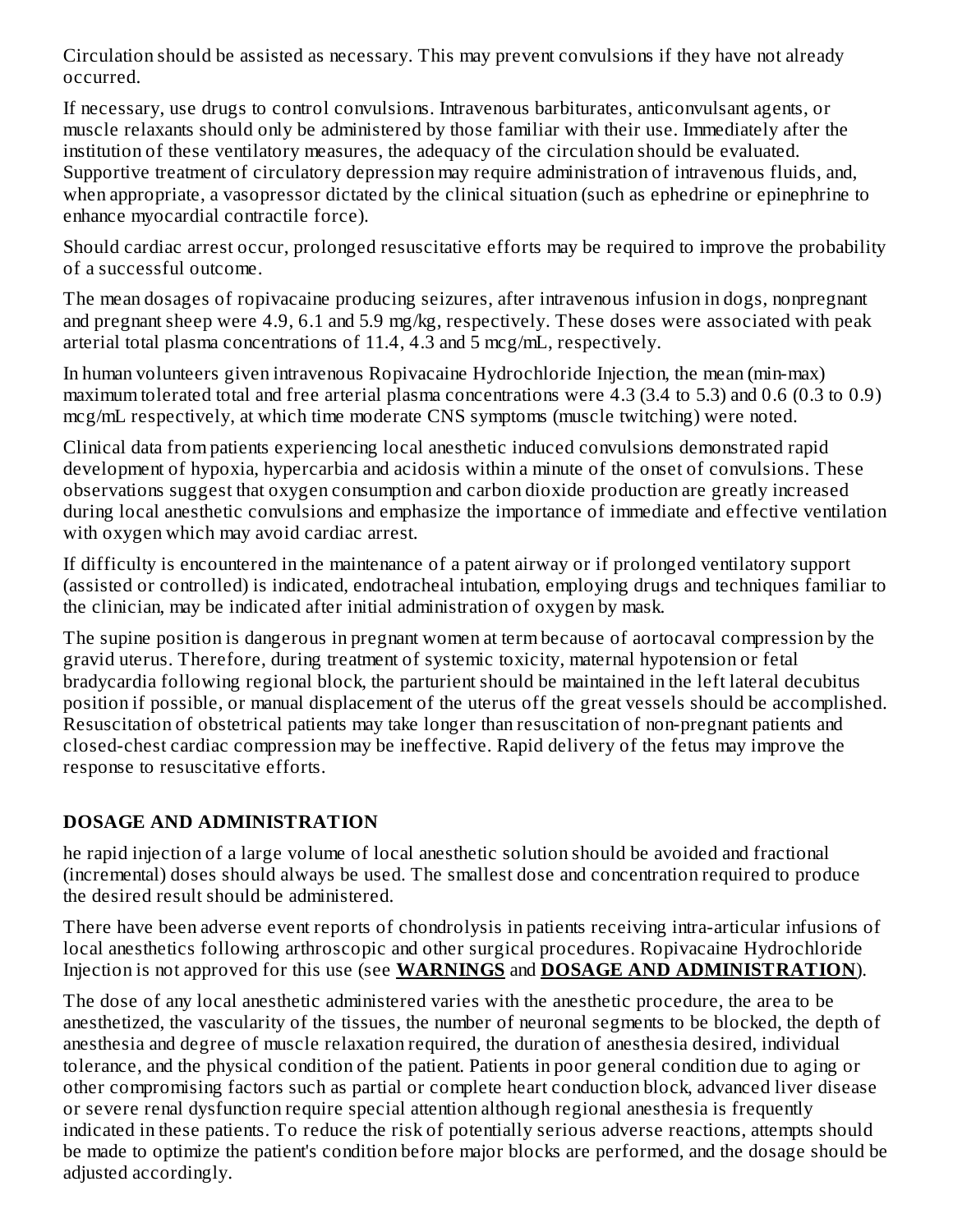Use an adequate test dose (3 to 5 mL of a short-acting local anesthetic solution containing epinephrine) prior to induction of complete block. This test dose should be repeated if the patient is moved in such a fashion as to have displaced the epidural catheter. Allow adequate time for onset of anesthesia following administration of each test dose.

Parenteral drug products should be inspected visually for particulate matter and discoloration prior to administration, whenever solution and container permit. Solutions which are discolored or which contain particulate matter should not be administered.

|                                                                             | Conc.                         |                            | Volume                       | Dose          |                        | OnsetDuration   |  |  |
|-----------------------------------------------------------------------------|-------------------------------|----------------------------|------------------------------|---------------|------------------------|-----------------|--|--|
|                                                                             | (%)<br>mg/mL                  |                            | mL                           | mg            | min                    | hours           |  |  |
|                                                                             |                               | <b>SURGICAL ANESTHESIA</b> |                              |               |                        |                 |  |  |
| <b>Lumbar Epidural</b>                                                      | 5                             | $(0.5\%)$                  | 15 to 30                     | 75 to 150     | $15$ to<br>30          | $2$ to $4$      |  |  |
| <b>Administration</b>                                                       | 7.5                           | (0.75%)                    | 15 to 25                     | 113 to 188    | $10$ to<br>20          | 3 to 5          |  |  |
| Surgery                                                                     | 10                            | (1%)                       | 15 to 20                     | 150 to 200    | $10$ to<br>20          | $4$ to $6$      |  |  |
| <b>Lumbar Epidural</b>                                                      | 5                             | $(0.5\%)$                  | 20 to 30                     | 100 to 150    | 15 <sub>to</sub><br>25 | $2$ to $4$      |  |  |
| <b>Administration</b>                                                       | 7.5                           | (0.75%)                    | 15 to 20                     | 113 to 150    | $10$ to<br>20          | 3 to 5          |  |  |
| <b>Cesarean Section</b>                                                     |                               |                            |                              |               |                        |                 |  |  |
| <b>Thoracic Epidural</b>                                                    | 5                             | $(0.5\%)$                  | 5 to 15                      | 25 to 75      | $10$ to<br>20          | $n/a^*$         |  |  |
| <b>Administration</b>                                                       | 7.5                           | (0.75%)                    | 5 to 15                      | 38 to 113     | $10$ to<br>20          | $n/a^*$         |  |  |
| Surgery                                                                     |                               |                            |                              |               |                        |                 |  |  |
| Major Nerve Block <sup>†</sup>                                              | 5                             | $(0.5\%)$                  | 35 to 50                     | 175 to 250    | 15 <sub>to</sub><br>30 | 5 to 8          |  |  |
| (e.g., brachial plexus block)                                               | 7.5                           | (0.75%)                    | 10 to 40                     | 75 to 300     | $10$ to<br>25          | 6 to 10         |  |  |
| <b>Field Block</b>                                                          | 5                             | $(0.5\%)$                  | 1 to 40                      | 5 to 200      | $1$ to<br>15           | $2$ to $6$      |  |  |
| (e.g., minor nerve blocks and infiltration)                                 |                               |                            |                              |               |                        |                 |  |  |
|                                                                             |                               |                            | <b>LABOR PAIN MANAGEMENT</b> |               |                        |                 |  |  |
| <b>Lumbar Epidural Administration</b>                                       |                               |                            |                              |               |                        |                 |  |  |
| <b>Initial Dose</b>                                                         | $\overline{2}$                | $(0.2\%)$                  | 10 to 20                     | 20 to 40      | $10$ to<br>15          | $0.5$ to<br>1.5 |  |  |
| Continuous infusion <sup>‡</sup>                                            | 2                             | $(0.2\%)$                  | 6 to 14 mL/h                 | 12 to 28 mg/h | $n/a^*$                | $n/a^*$         |  |  |
| Incremental injections (top-up) $\ddagger$                                  | $\overline{2}$                | $(0.2\%)$                  | 10 to 15 $mL/h$              | 20 to 30 mg/h | $n/a^*$                | $n/a^*$         |  |  |
|                                                                             | POSTOPERATIVE PAIN MANAGEMENT |                            |                              |               |                        |                 |  |  |
| <b>Lumbar Epidural Administration</b>                                       |                               |                            |                              |               | $n/a^*$                | $n/a^*$         |  |  |
| Continuous infusion <sup>§</sup><br><b>Thoracic Epidural Administration</b> | $\overline{2}$                | $(0.2\%)$                  | 6 to 14 mL/h                 | 12 to 28 mg/h |                        |                 |  |  |
| Continuous infusion <sup>§</sup>                                            | $\overline{2}$                | $(0.2\%)$                  | 6 to 14 mL/h                 | 12 to 28 mg/h | $n/a^*$                | $n/a^*$         |  |  |
| <b>Infiltration</b>                                                         | 2                             | $(0.2\%)$                  | 1 to 100                     | 2 to 200      | $1$ to $5$             | $2$ to $6$      |  |  |
| (e.g., minor nerve block)                                                   | 5                             | $(0.5\%)$                  | 1 to 40                      | 5 to 200      | $1$ to $5$             | $2$ to $6$      |  |  |

### **Table 7 Dosage Recommendations**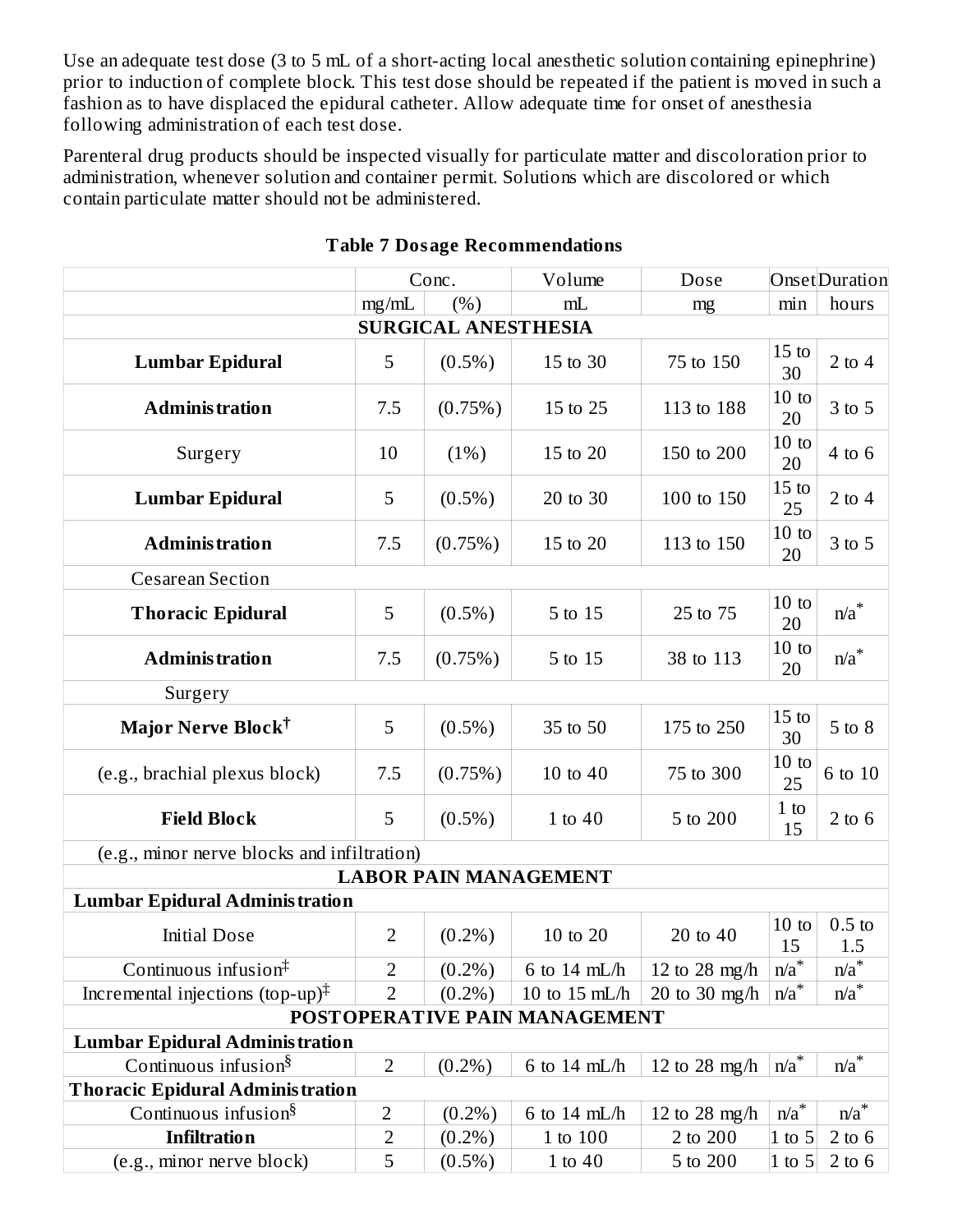- \* = Not Applicable
- $\dagger$  = The dose for a major nerve block must be adjusted according to site of administration and patient status. Supraclavicular brachial plexus blocks may be associated with a higher frequency of serious adverse reactions, regardless of the local anesthetic used (see **PRECAUTIONS**).
- $\ddagger$  = Median dose of 21 mg per hour was administered by continuous infusion or by incremental injections (top-ups) over a median delivery time of 5.5 hours.
- $\S =$  Cumulative doses up to 770 mg of Ropivacaine Hydrochloride Injection over 24 hours (intraoperative block plus postoperative infusion); Continuous epidural infusion at rates up to 28 mg per hour for 72 hours have been well tolerated in adults, ie, 2016 mg plus surgical dose of approximately 100 to 150 mg as top-up.

The doses in the table are those considered to be necessary to produce a successful block and should be regarded as guidelines for use in adults. Individual variations in onset and duration occur. The figures reflect the expected average dose range needed. For other local anesthetic techniques standard current textbooks should be consulted.

When prolonged blocks are used, either through continuous infusion or through repeated bolus administration, the risks of reaching a toxic plasma concentration or inducing local neural injury must be considered. Experience to date indicates that a cumulative dose of up to 770 mg Ropivacaine Hydrochloride Injection administered over 24 hours is well tolerated in adults when used for postoperative pain management: i.e., 2016 mg. Caution should be exercised when administering Ropivacaine Hydrochloride Injection for prolonged periods of time, e.g., > 70 hours in debilitated patients.

For treatment of postoperative pain, the following technique can be recommended: If regional anesthesia was not used intraoperatively, then an initial epidural block with 5 to 7 mL Ropivacaine Hydrochloride Injection is induced via an epidural catheter. Analgesia is maintained with an infusion of Ropivacaine Hydrochloride Injection, 2 mg/mL (0.2%). Clinical studies have demonstrated that infusion rates of 6 to 14 mL (12 to 28 mg) per hour provide adequate analgesia with nonprogressive motor block. With this technique a significant reduction in the need for opioids was demonstrated. Clinical experience supports the use of Ropivacaine Hydrochloride Injection epidural infusions for up to 72 hours.

## **HOW SUPPLIED**

Ropivacaine Hydrochloride Injection, USP is a sterile, clear, colorless solution, essentially free from visible particles and is supplied as follows:

2 mg/mL (40 mg/20 mL) single dose vial, Cartons of 10 vials (NDC 0143-9263-10)

5 mg/mL (150 mg/30 mL) single dose vial, Cartons of 10 vials (NDC 0143-9264-10)

7.5 mg/mL (150 mg/20 mL) single dose vial, Cartons of 10 vials (NDC 0143-9265-10)

10 mg/mL (200 mg/20 mL) single dose vial, Cartons of 10 vials (NDC 0143-9266-10)

The solubility of ropivacaine is limited at pH above 6. Thus, care must be taken as precipitation may occur if Ropivacaine Hydrochloride Injection is mixed with alkaline solutions.

Disinfecting agents containing heavy metals, which cause release of respective ions (mercury, zinc, copper, etc.) should not be used for skin or mucous membrane disinfection since they have been related to incidents of swelling and edema.

When chemical disinfection of the container surface is desired, either isopropyl alcohol (91%) or ethyl alcohol (70%) is recommended. It is recommended that chemical disinfection be accomplished by wiping the ampule or vial stopper thoroughly with cotton or gauze that has been moistened with the recommended alcohol just prior to use. When a container is required to have a sterile outside, a Sterile-Pak should be chosen. Glass containers may, as an alternative, be autoclaved once. Stability has been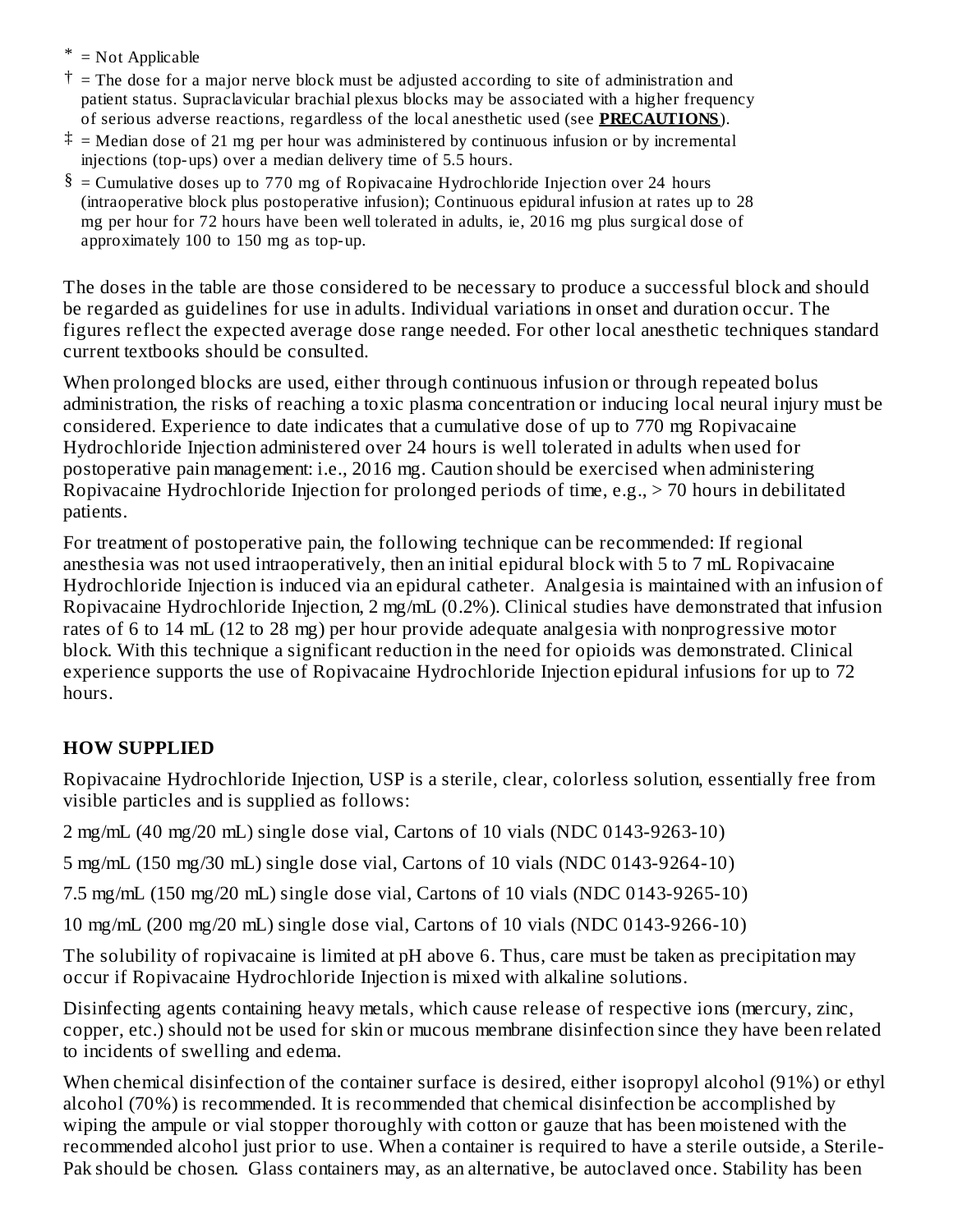demonstrated using a targeted F0 of 7 minutes at 121°C.

Solutions should be stored at 20º to 25°C (68º to 77°F) [see USP Controlled Room Temperature].

The container closure is not made with natural rubber latex.

These products are intended for single dose and are free from preservatives. Any solution remaining from an opened container should be discarded promptly. In addition, continuous infusion bottles should not be left in place for more than 24 hours.

### **Manufactured by:**

HIKMA FARMACÊUTICA (PORTUGAL), S.A. Estrada do Rio da Mó, nº 8, 8A e 8B – Fervença – 2705-906 Terrugem SNT, PORTUGAL

#### **Distributed by:**

Hikma Pharmaceuticals USA Inc. Berkeley Heights, NJ 07922

Revised: July 2020

PIN569-WES/1

### **Principal Display Panel - 0.2%**

NDC 0143-**9263**-01 Rx only **Ropivacaine HCl Injection, USP 0.2% 40 mg per 20 mL (2 mg/mL) For Infiltration, Nerve Block and Epidural Administration ONLY Not for Intravenous Administration** 20 mL Single Dose Vial



NDC 0143-**9263**-10 PLB563-WES/1 Rx only **Ropivacaine Hydrochloride Injection, USP 0.2% 40 mg per 20 mL (2 mg/mL) For Infiltration, Nerve Block and Epidural Administration ONLY Not for Intravenous Administration**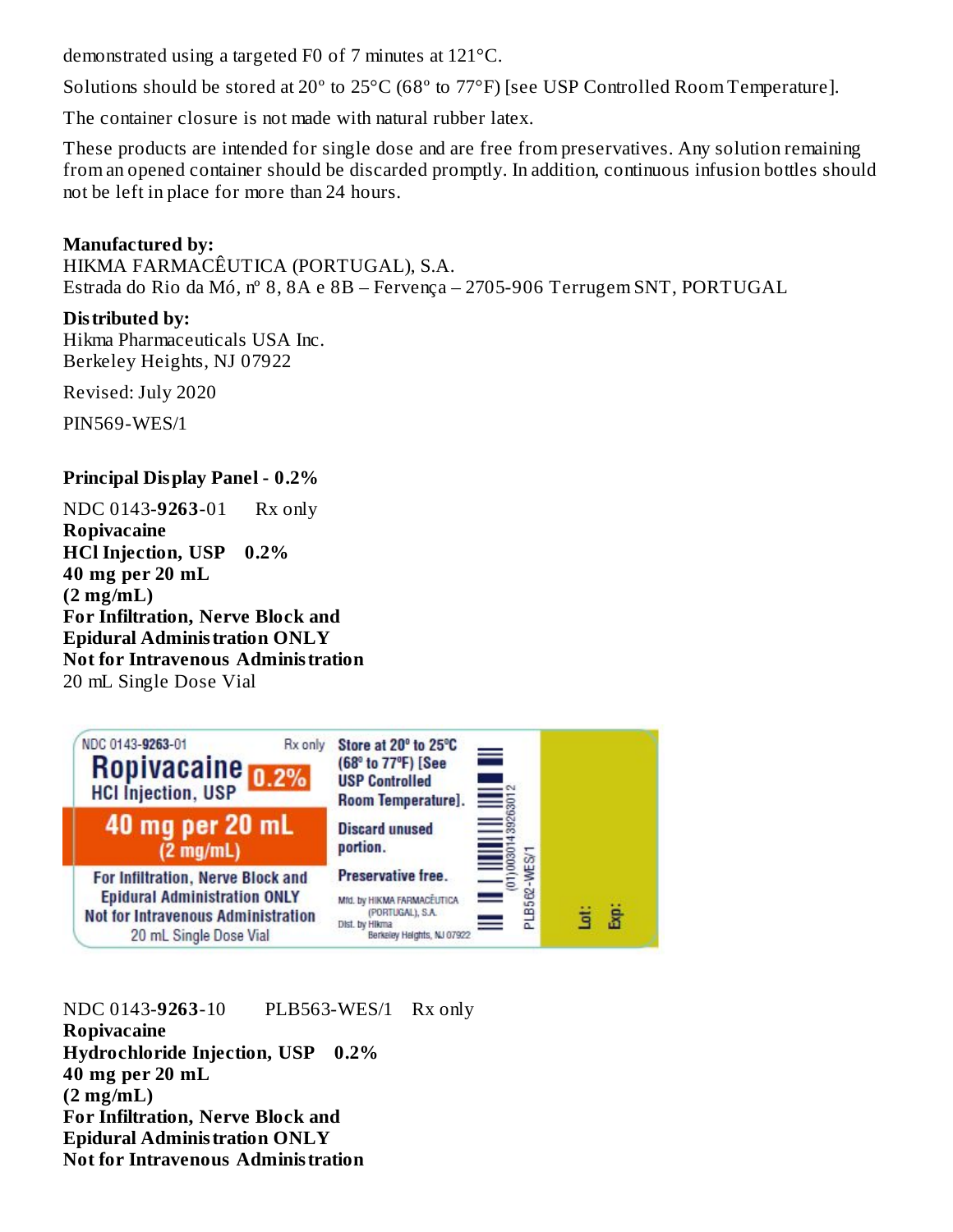#### **Pres ervative Free** 10 x 20 mL Single Dose Vials



#### **Principal Display Panel - 0.5%**

NDC 0143-**9264**-01 Rx only **Ropivacaine HCl Injection, USP 0.5% 150 mg per 30 mL (5 mg/mL) For Infiltration, Nerve Block and Epidural Administration ONLY Not for Intravenous Administration** 30 mL Single Dose Vial

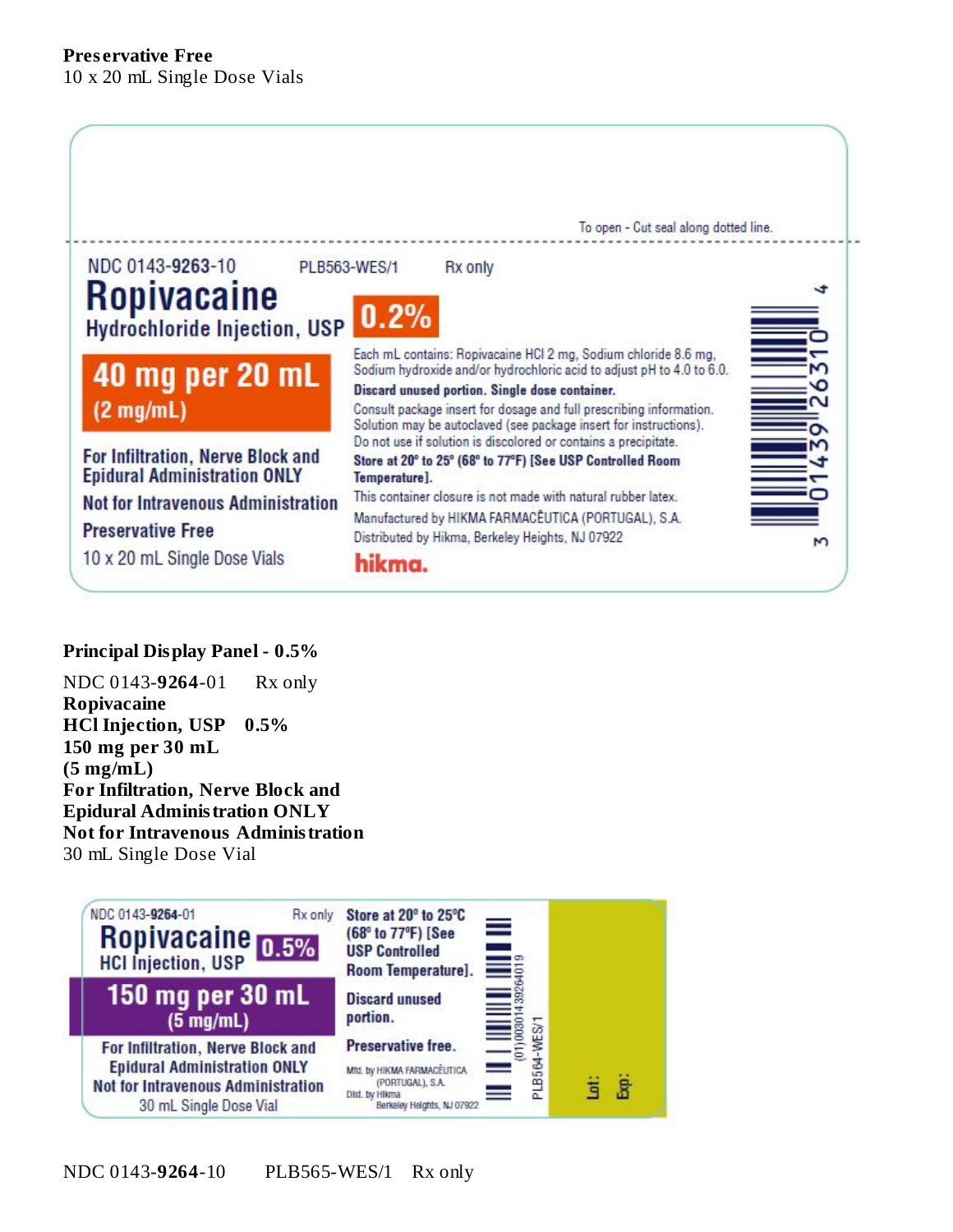**Ropivacaine Hydrochloride Injection, USP 0.5% 150 mg per 30 mL (5 mg/mL) For Infiltration, Nerve Block and Epidural Administration ONLY Not for Intravenous Administration Pres ervative Free** 10 x 30 mL Single Dose Vials



### **Principal Display Panel - 0.75%**

NDC 0143-**9265**-01 Rx only **Ropivacaine HCl Injection, USP 0.75% 150 mg per 20 mL (7.5 mg/mL) For Nerve Block and Epidural Administration ONLY Not for Intravenous Administration** 20 mL Single Dose Vial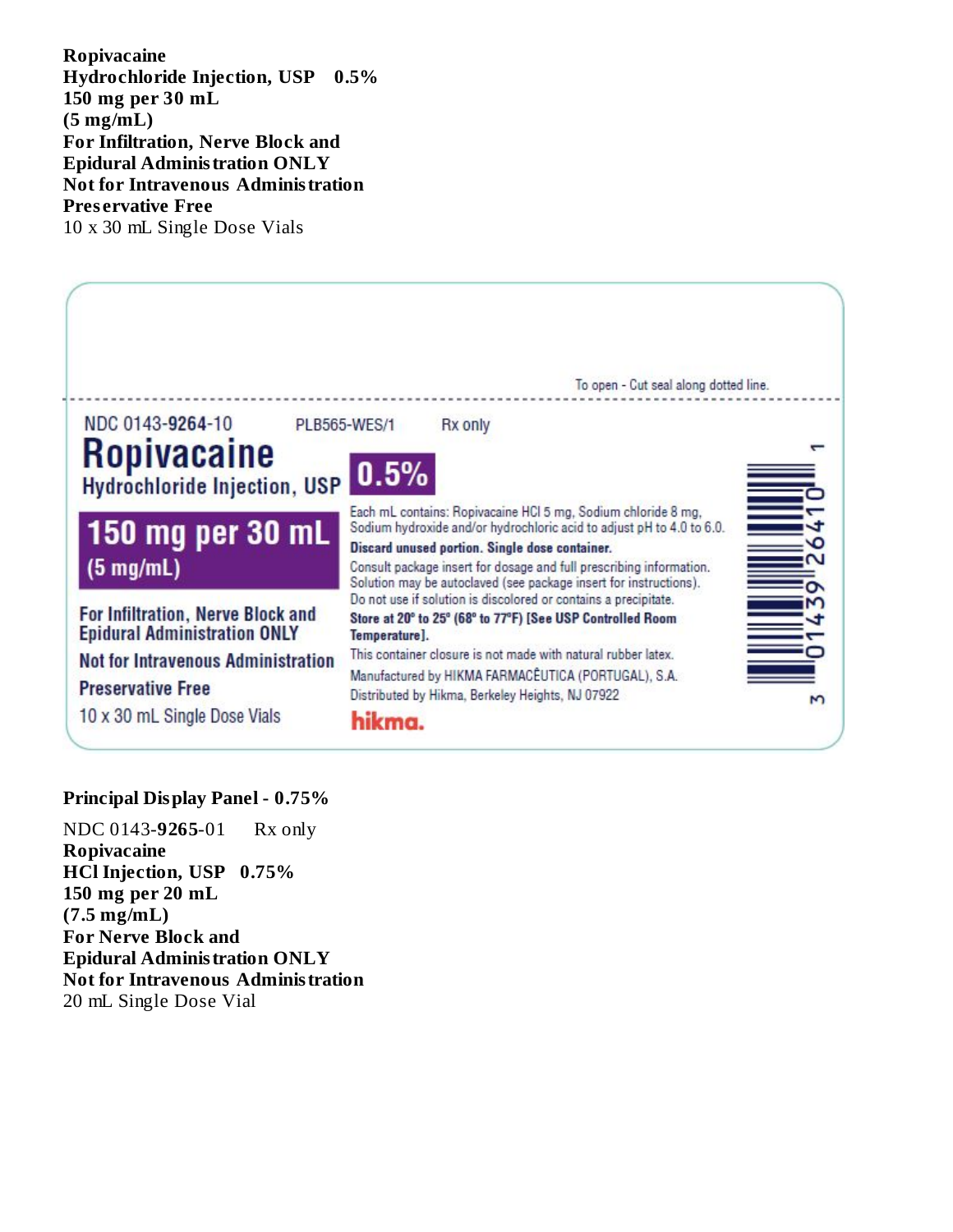

NDC 0143-**9265**-10 PLB627-WES/1 Rx only **Ropivacaine Hydrochloride Injection, USP 0.75% 150 mg per 20 mL (7.5 mg/mL) For Nerve Block and Epidural Administration ONLY Not for Intravenous Administration Pres ervative Free** 10 x 20 mL Single Dose Vials



### **Principal Display Panel 1%**

NDC 0143-**9266**-01 Rx only **Ropivacaine HCl Injection, USP 1%**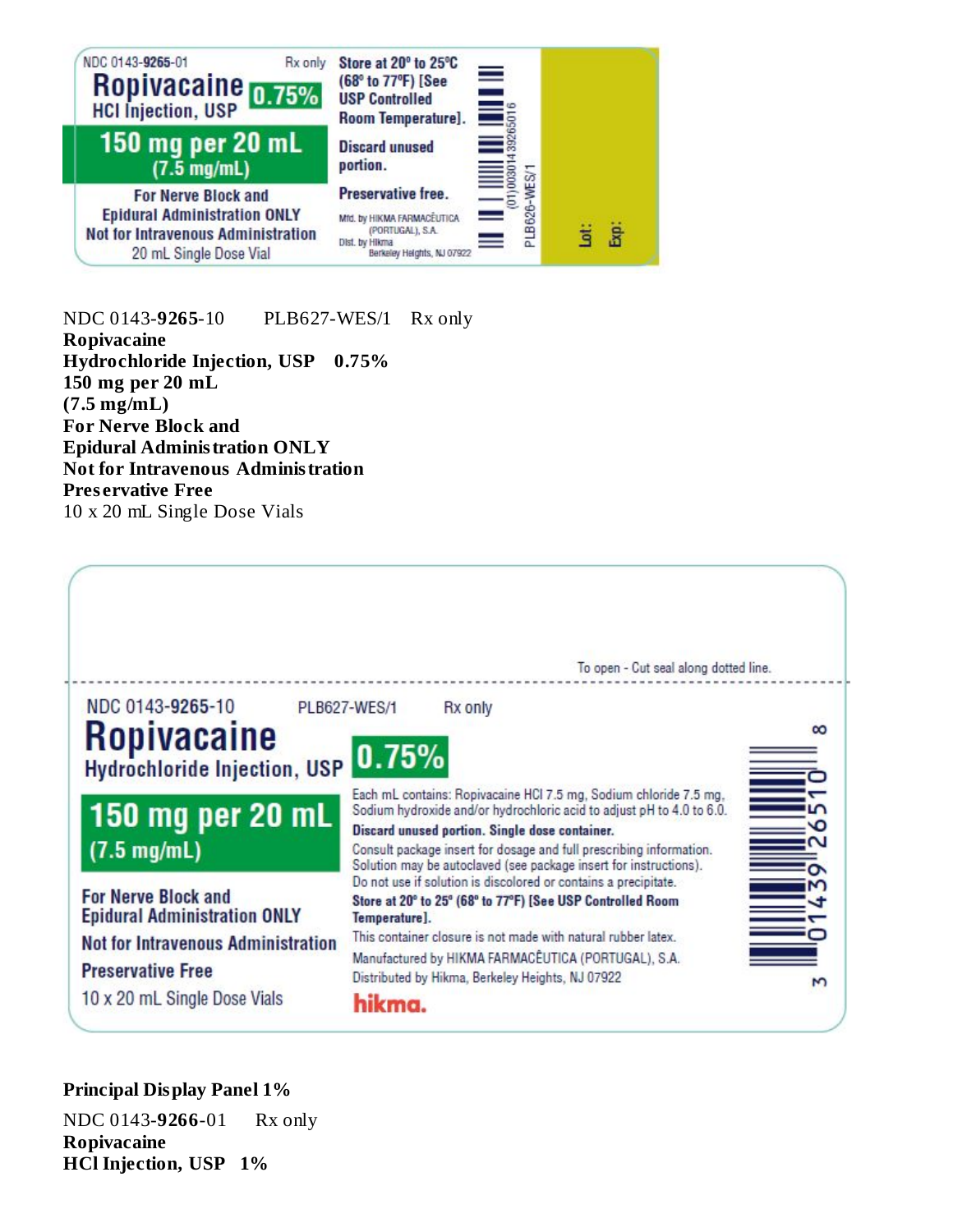**200 mg per 20 mL (10 mg/mL) For Epidural Administration ONLY Not for Intravenous Administration** 20 mL Single Dose Vial



NDC 0143-**9266**-10 PLB629-WES/1 Rx only **Ropivacaine Hydrochloride Injection, USP 1% 200 mg per 20 mL (10 mg/mL) For Epidural Administration ONLY Not for Intravenous Administration Pres ervative Free** 10 x 20 mL Single Dose Vials



## **ROPIVACAINE HYDROCHLORIDE**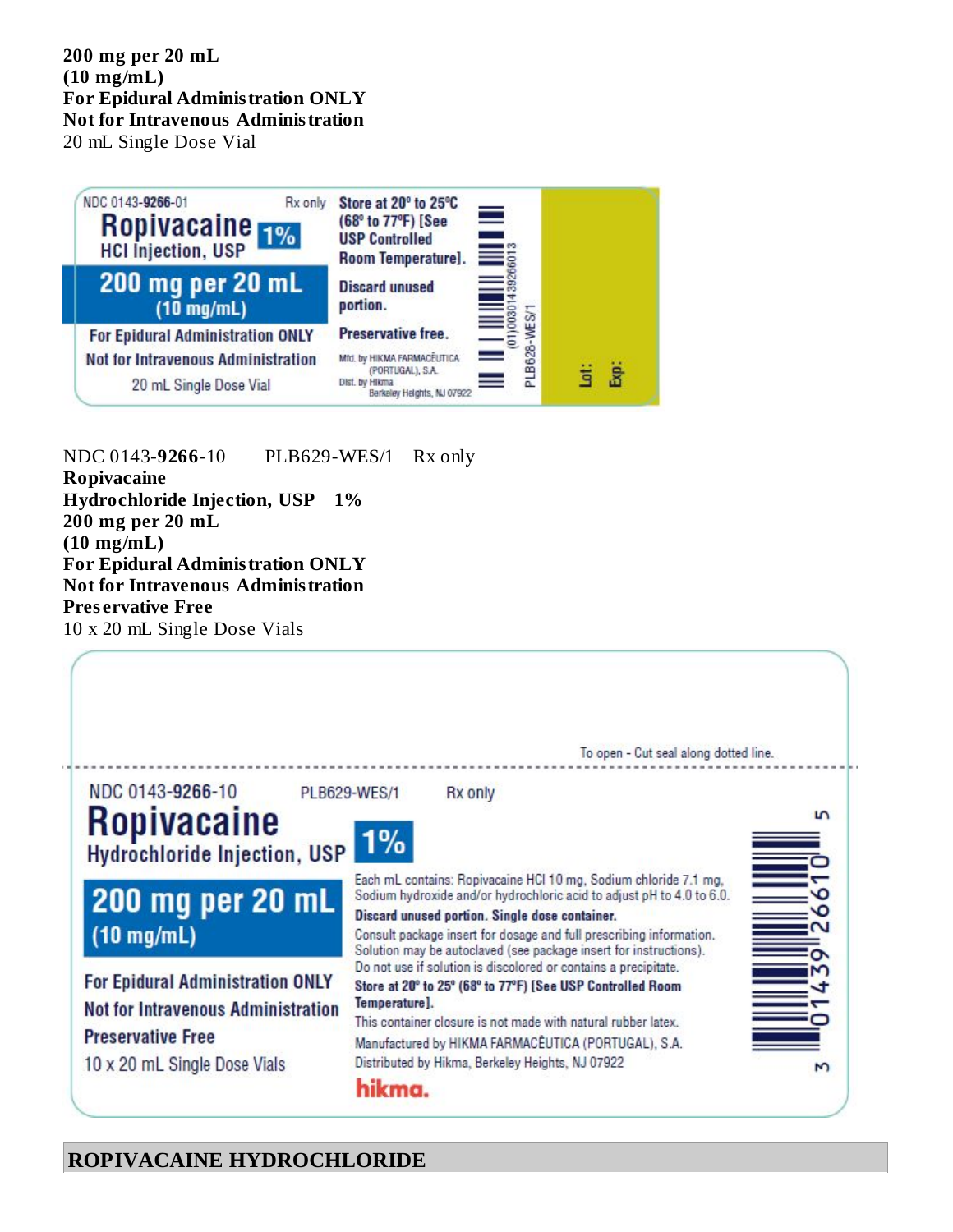| <b>Product Information</b><br>HUMAN PRESCRIPTION DRUG<br>NDC:0143-9263<br>Item Code (Source)<br>Product Type<br><b>Route of Administration</b><br>EPIDURAL, INFILTRATION<br><b>Active Ingredient/Active Moiety</b><br><b>Ingredient Name</b><br><b>Basis of Strength</b><br>ROPIVACAINE HYDROCHLORIDE (UNII: V910P86109) (ROPIVACAINE -<br><b>ROPIVACAINE</b><br>2 <sub>mg</sub><br><b>HYDROCHLORIDE</b><br>UNII:7IO5LYA57N)<br>in $1 mL$<br><b>Inactive Ingredients</b><br><b>Ingredient Name</b><br>Strength<br>SODIUM CHLORIDE (UNII: 451W47IQ8X)<br>8.6 mg in 1 mL<br>WATER (UNII: 059QF0KO0R)<br>SO DIUM HYDRO XIDE (UNII: 55X04QC32I)<br>HYDROCHLORIC ACID (UNII: QTT17582CB)<br><b>Other Ingredients</b><br><b>Ingredient Kind</b><br><b>Ingredient Name</b><br>Quantity<br><b>NATURAL LATEX RUBBER (UNII: 2LQ0UUW8IN)</b><br>$0$ in $1$ mL<br>Does not contain<br>Packaging<br><b>Marketing Start</b><br><b>Marketing End</b><br><b>Item Code</b><br><b>Package Description</b><br><b>Date</b><br>Date<br>NDC:0143-9263-<br>$\mathbf{1}$<br>10 in 1 CARTON<br>07/20/2020<br>10<br>20 mL in 1 VIAL, SINGLE-DOSE; Type 0: Not a Combination<br>NDC:0143-9263-<br>$\mathbf{1}$<br>Product<br>01<br><b>Marketing Information</b><br><b>Marketing Category</b><br><b>Application Number or Monograph Citation</b><br><b>Marketing Start Date</b><br><b>Marketing End Date</b><br><b>ANDA</b><br>ANDA214074<br>07/20/2020 | ropivacaine hydrochloride injection |  |  |  |          |
|-----------------------------------------------------------------------------------------------------------------------------------------------------------------------------------------------------------------------------------------------------------------------------------------------------------------------------------------------------------------------------------------------------------------------------------------------------------------------------------------------------------------------------------------------------------------------------------------------------------------------------------------------------------------------------------------------------------------------------------------------------------------------------------------------------------------------------------------------------------------------------------------------------------------------------------------------------------------------------------------------------------------------------------------------------------------------------------------------------------------------------------------------------------------------------------------------------------------------------------------------------------------------------------------------------------------------------------------------------------------------------------------------------------------------------|-------------------------------------|--|--|--|----------|
|                                                                                                                                                                                                                                                                                                                                                                                                                                                                                                                                                                                                                                                                                                                                                                                                                                                                                                                                                                                                                                                                                                                                                                                                                                                                                                                                                                                                                             |                                     |  |  |  |          |
|                                                                                                                                                                                                                                                                                                                                                                                                                                                                                                                                                                                                                                                                                                                                                                                                                                                                                                                                                                                                                                                                                                                                                                                                                                                                                                                                                                                                                             |                                     |  |  |  |          |
|                                                                                                                                                                                                                                                                                                                                                                                                                                                                                                                                                                                                                                                                                                                                                                                                                                                                                                                                                                                                                                                                                                                                                                                                                                                                                                                                                                                                                             |                                     |  |  |  |          |
|                                                                                                                                                                                                                                                                                                                                                                                                                                                                                                                                                                                                                                                                                                                                                                                                                                                                                                                                                                                                                                                                                                                                                                                                                                                                                                                                                                                                                             |                                     |  |  |  |          |
|                                                                                                                                                                                                                                                                                                                                                                                                                                                                                                                                                                                                                                                                                                                                                                                                                                                                                                                                                                                                                                                                                                                                                                                                                                                                                                                                                                                                                             |                                     |  |  |  |          |
|                                                                                                                                                                                                                                                                                                                                                                                                                                                                                                                                                                                                                                                                                                                                                                                                                                                                                                                                                                                                                                                                                                                                                                                                                                                                                                                                                                                                                             |                                     |  |  |  |          |
|                                                                                                                                                                                                                                                                                                                                                                                                                                                                                                                                                                                                                                                                                                                                                                                                                                                                                                                                                                                                                                                                                                                                                                                                                                                                                                                                                                                                                             |                                     |  |  |  | Strength |
|                                                                                                                                                                                                                                                                                                                                                                                                                                                                                                                                                                                                                                                                                                                                                                                                                                                                                                                                                                                                                                                                                                                                                                                                                                                                                                                                                                                                                             |                                     |  |  |  |          |
|                                                                                                                                                                                                                                                                                                                                                                                                                                                                                                                                                                                                                                                                                                                                                                                                                                                                                                                                                                                                                                                                                                                                                                                                                                                                                                                                                                                                                             |                                     |  |  |  |          |
|                                                                                                                                                                                                                                                                                                                                                                                                                                                                                                                                                                                                                                                                                                                                                                                                                                                                                                                                                                                                                                                                                                                                                                                                                                                                                                                                                                                                                             |                                     |  |  |  |          |
|                                                                                                                                                                                                                                                                                                                                                                                                                                                                                                                                                                                                                                                                                                                                                                                                                                                                                                                                                                                                                                                                                                                                                                                                                                                                                                                                                                                                                             |                                     |  |  |  |          |
|                                                                                                                                                                                                                                                                                                                                                                                                                                                                                                                                                                                                                                                                                                                                                                                                                                                                                                                                                                                                                                                                                                                                                                                                                                                                                                                                                                                                                             |                                     |  |  |  |          |
|                                                                                                                                                                                                                                                                                                                                                                                                                                                                                                                                                                                                                                                                                                                                                                                                                                                                                                                                                                                                                                                                                                                                                                                                                                                                                                                                                                                                                             |                                     |  |  |  |          |
|                                                                                                                                                                                                                                                                                                                                                                                                                                                                                                                                                                                                                                                                                                                                                                                                                                                                                                                                                                                                                                                                                                                                                                                                                                                                                                                                                                                                                             |                                     |  |  |  |          |
|                                                                                                                                                                                                                                                                                                                                                                                                                                                                                                                                                                                                                                                                                                                                                                                                                                                                                                                                                                                                                                                                                                                                                                                                                                                                                                                                                                                                                             |                                     |  |  |  |          |
|                                                                                                                                                                                                                                                                                                                                                                                                                                                                                                                                                                                                                                                                                                                                                                                                                                                                                                                                                                                                                                                                                                                                                                                                                                                                                                                                                                                                                             |                                     |  |  |  |          |
|                                                                                                                                                                                                                                                                                                                                                                                                                                                                                                                                                                                                                                                                                                                                                                                                                                                                                                                                                                                                                                                                                                                                                                                                                                                                                                                                                                                                                             |                                     |  |  |  |          |
|                                                                                                                                                                                                                                                                                                                                                                                                                                                                                                                                                                                                                                                                                                                                                                                                                                                                                                                                                                                                                                                                                                                                                                                                                                                                                                                                                                                                                             |                                     |  |  |  |          |
|                                                                                                                                                                                                                                                                                                                                                                                                                                                                                                                                                                                                                                                                                                                                                                                                                                                                                                                                                                                                                                                                                                                                                                                                                                                                                                                                                                                                                             |                                     |  |  |  |          |
|                                                                                                                                                                                                                                                                                                                                                                                                                                                                                                                                                                                                                                                                                                                                                                                                                                                                                                                                                                                                                                                                                                                                                                                                                                                                                                                                                                                                                             |                                     |  |  |  |          |
|                                                                                                                                                                                                                                                                                                                                                                                                                                                                                                                                                                                                                                                                                                                                                                                                                                                                                                                                                                                                                                                                                                                                                                                                                                                                                                                                                                                                                             |                                     |  |  |  |          |
|                                                                                                                                                                                                                                                                                                                                                                                                                                                                                                                                                                                                                                                                                                                                                                                                                                                                                                                                                                                                                                                                                                                                                                                                                                                                                                                                                                                                                             |                                     |  |  |  |          |
|                                                                                                                                                                                                                                                                                                                                                                                                                                                                                                                                                                                                                                                                                                                                                                                                                                                                                                                                                                                                                                                                                                                                                                                                                                                                                                                                                                                                                             |                                     |  |  |  |          |
|                                                                                                                                                                                                                                                                                                                                                                                                                                                                                                                                                                                                                                                                                                                                                                                                                                                                                                                                                                                                                                                                                                                                                                                                                                                                                                                                                                                                                             |                                     |  |  |  |          |
|                                                                                                                                                                                                                                                                                                                                                                                                                                                                                                                                                                                                                                                                                                                                                                                                                                                                                                                                                                                                                                                                                                                                                                                                                                                                                                                                                                                                                             |                                     |  |  |  |          |
|                                                                                                                                                                                                                                                                                                                                                                                                                                                                                                                                                                                                                                                                                                                                                                                                                                                                                                                                                                                                                                                                                                                                                                                                                                                                                                                                                                                                                             |                                     |  |  |  |          |

ropivacaine hydrochloride injection

| <b>Product Information</b>     |                         |                    |               |  |  |  |  |
|--------------------------------|-------------------------|--------------------|---------------|--|--|--|--|
| <b>Product Type</b>            | HUMAN PRESCRIPTION DRUG | Item Code (Source) | NDC:0143-9264 |  |  |  |  |
| <b>Route of Administration</b> | EPIDURAL, INFILTRATION  |                    |               |  |  |  |  |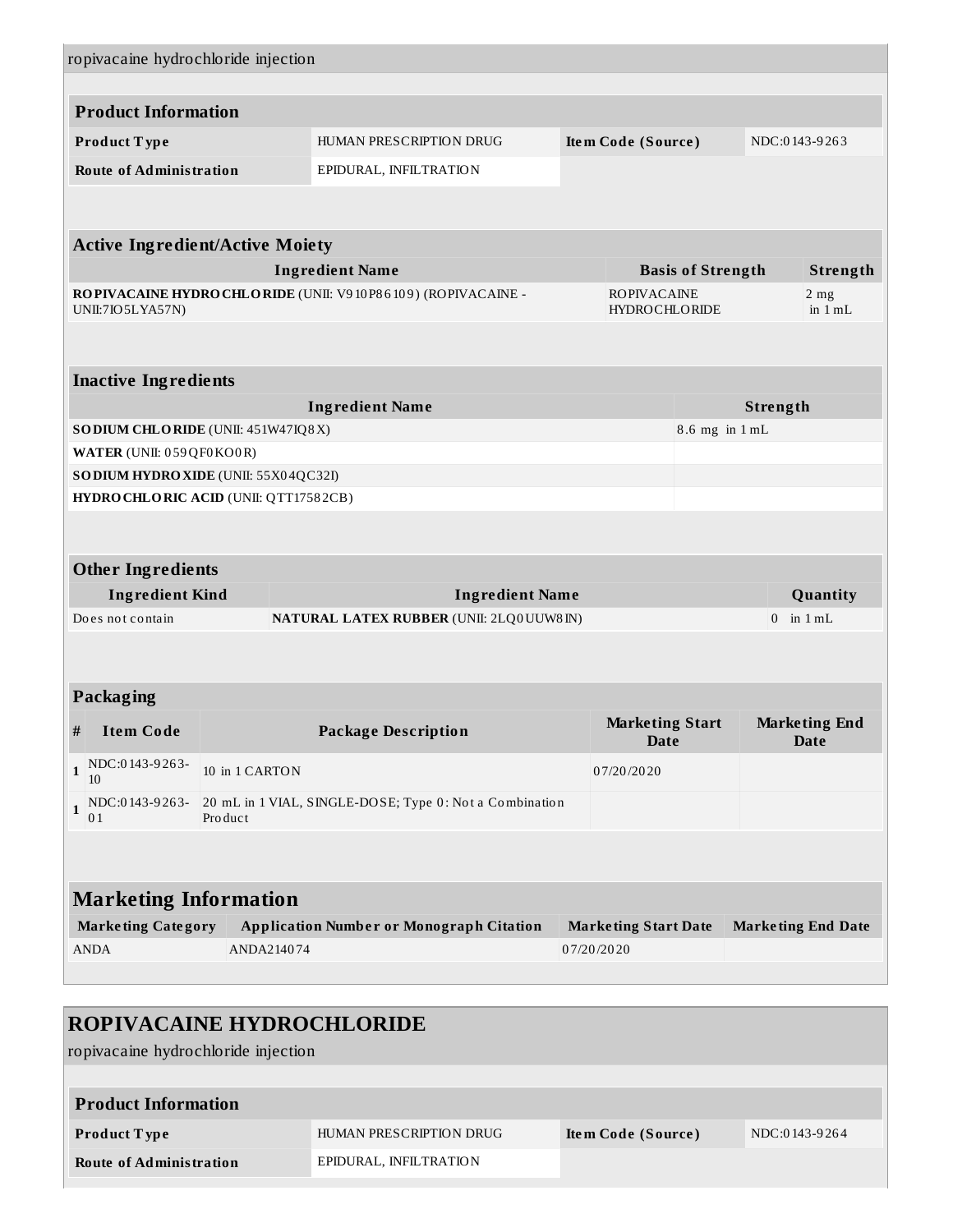| <b>Active Ingredient/Active Moiety</b>           |                                                                   |                                            |              |               |                                     |
|--------------------------------------------------|-------------------------------------------------------------------|--------------------------------------------|--------------|---------------|-------------------------------------|
|                                                  | <b>Basis of Strength</b>                                          |                                            |              | Strength      |                                     |
| UNII:7IO5LYA57N)                                 | ROPIVACAINE HYDRO CHLORIDE (UNII: V910P86109) (ROPIVACAINE -      | <b>ROPIVACAINE</b><br><b>HYDROCHLORIDE</b> |              |               | 5 <sub>mg</sub><br>in $1 mL$        |
|                                                  |                                                                   |                                            |              |               |                                     |
|                                                  |                                                                   |                                            |              |               |                                     |
| <b>Inactive Ingredients</b>                      |                                                                   |                                            |              |               |                                     |
|                                                  | <b>Ingredient Name</b>                                            |                                            |              | Strength      |                                     |
| SODIUM CHLORIDE (UNII: 451W47IQ8X)               |                                                                   |                                            | 8 mg in 1 mL |               |                                     |
| WATER (UNII: 059QF0KO0R)                         |                                                                   |                                            |              |               |                                     |
| SO DIUM HYDRO XIDE (UNII: 55X04QC32I)            |                                                                   |                                            |              |               |                                     |
| HYDROCHLORIC ACID (UNII: QTT17582CB)             |                                                                   |                                            |              |               |                                     |
|                                                  |                                                                   |                                            |              |               |                                     |
|                                                  |                                                                   |                                            |              |               |                                     |
| <b>Other Ingredients</b>                         |                                                                   |                                            |              |               |                                     |
| <b>Ingredient Kind</b><br>Does not contain       | <b>Ingredient Name</b><br>NATURAL LATEX RUBBER (UNII: 2LQ0UUW8IN) |                                            |              | $0$ in $1$ mL | Quantity                            |
|                                                  |                                                                   |                                            |              |               |                                     |
|                                                  |                                                                   |                                            |              |               |                                     |
| Packaging                                        |                                                                   |                                            |              |               |                                     |
|                                                  |                                                                   |                                            |              |               |                                     |
| <b>Item Code</b><br>#                            | <b>Package Description</b>                                        | <b>Marketing Start</b><br><b>Date</b>      |              |               | <b>Marketing End</b><br><b>Date</b> |
| NDC:0143-9264-<br>10 in 1 CARTON<br>$\mathbf{1}$ |                                                                   | 07/20/2020                                 |              |               |                                     |
| 10                                               |                                                                   |                                            |              |               |                                     |
| NDC:0143-9264-<br>$\mathbf{1}$<br>01<br>Product  | 30 mL in 1 VIAL, SINGLE-DOSE; Type 0: Not a Combination           |                                            |              |               |                                     |
|                                                  |                                                                   |                                            |              |               |                                     |
|                                                  |                                                                   |                                            |              |               |                                     |
| <b>Marketing Information</b>                     |                                                                   |                                            |              |               |                                     |
| <b>Marketing Category</b>                        | <b>Application Number or Monograph Citation</b>                   | <b>Marketing Start Date</b>                |              |               | <b>Marketing End Date</b>           |
| <b>ANDA</b>                                      | ANDA214074                                                        | 07/20/2020                                 |              |               |                                     |
|                                                  |                                                                   |                                            |              |               |                                     |
|                                                  |                                                                   |                                            |              |               |                                     |
| ROPIVACAINE HYDROCHLORIDE                        |                                                                   |                                            |              |               |                                     |
| ropivacaine hydrochloride injection              |                                                                   |                                            |              |               |                                     |
|                                                  |                                                                   |                                            |              |               |                                     |
| <b>Product Information</b>                       |                                                                   |                                            |              |               |                                     |
| Product Type                                     | HUMAN PRESCRIPTION DRUG                                           | Item Code (Source)                         |              | NDC:0143-9265 |                                     |
| <b>Route of Administration</b>                   | <b>EPIDURAL</b>                                                   |                                            |              |               |                                     |
|                                                  |                                                                   |                                            |              |               |                                     |
|                                                  |                                                                   |                                            |              |               |                                     |
| <b>Active Ingredient/Active Moiety</b>           |                                                                   |                                            |              |               |                                     |
|                                                  | <b>Ingredient Name</b>                                            | <b>Basis of Strength</b>                   |              |               | Strength                            |
|                                                  | ROPIVACAINE HYDRO CHLORIDE (UNII: V910P86109) (ROPIVACAINE -      | <b>ROPIVACAINE</b>                         |              |               | 7.5 mg                              |
| UNII:7IO5LYA57N)                                 |                                                                   | <b>HYDROCHLORIDE</b>                       |              |               | in $1 mL$                           |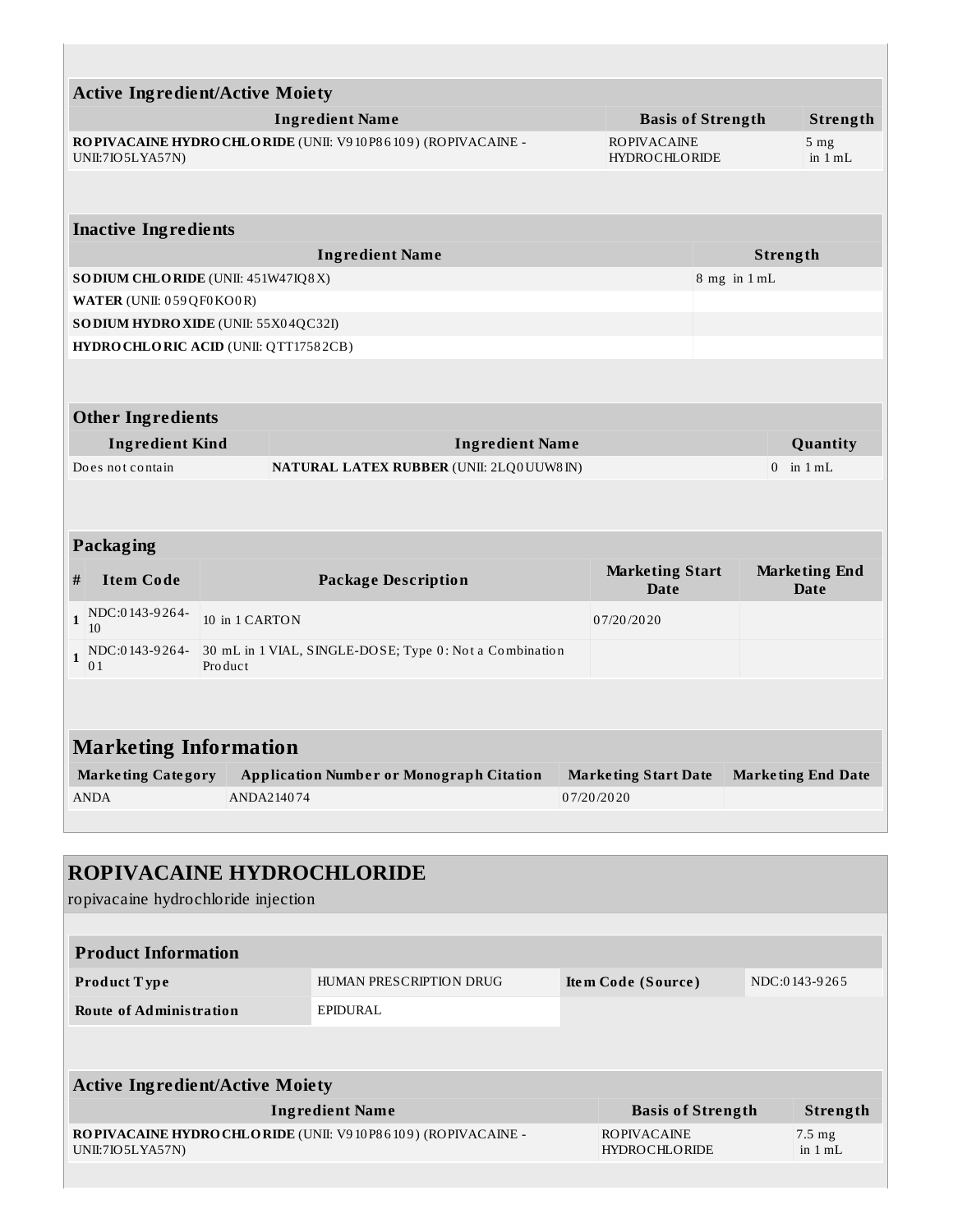|                                     | <b>Inactive Ingredients</b>           |                |            |                                                         |  |                                |                |                                     |  |
|-------------------------------------|---------------------------------------|----------------|------------|---------------------------------------------------------|--|--------------------------------|----------------|-------------------------------------|--|
|                                     |                                       |                |            | <b>Ingredient Name</b>                                  |  |                                |                | Strength                            |  |
|                                     | SODIUM CHLORIDE (UNII: 451W47IQ8X)    |                |            |                                                         |  |                                | 7.5 mg in 1 mL |                                     |  |
|                                     | WATER (UNII: 059QF0KO0R)              |                |            |                                                         |  |                                |                |                                     |  |
|                                     | SO DIUM HYDRO XIDE (UNII: 55X04QC32I) |                |            |                                                         |  |                                |                |                                     |  |
|                                     | HYDRO CHLORIC ACID (UNII: QTT17582CB) |                |            |                                                         |  |                                |                |                                     |  |
|                                     |                                       |                |            |                                                         |  |                                |                |                                     |  |
|                                     |                                       |                |            |                                                         |  |                                |                |                                     |  |
|                                     | <b>Other Ingredients</b>              |                |            |                                                         |  |                                |                |                                     |  |
|                                     | <b>Ingredient Kind</b>                |                |            | <b>Ingredient Name</b>                                  |  |                                |                | Quantity                            |  |
|                                     | Does not contain                      |                |            | NATURAL LATEX RUBBER (UNII: 2LQ0UUW8IN)                 |  |                                |                | $0$ in $1$ mL                       |  |
|                                     |                                       |                |            |                                                         |  |                                |                |                                     |  |
|                                     |                                       |                |            |                                                         |  |                                |                |                                     |  |
|                                     | Packaging                             |                |            |                                                         |  |                                |                |                                     |  |
| #                                   | <b>Item Code</b>                      |                |            | <b>Package Description</b>                              |  | <b>Marketing Start</b><br>Date |                | <b>Marketing End</b><br><b>Date</b> |  |
| $\mathbf{1}$                        | NDC:0143-9265-<br>10                  | 10 in 1 CARTON |            |                                                         |  | 07/20/2020                     |                |                                     |  |
| $\mathbf{1}$                        | NDC:0143-9265-<br>01                  | Product        |            | 20 mL in 1 VIAL, SINGLE-DOSE; Type 0: Not a Combination |  |                                |                |                                     |  |
|                                     |                                       |                |            |                                                         |  |                                |                |                                     |  |
|                                     |                                       |                |            |                                                         |  |                                |                |                                     |  |
|                                     | <b>Marketing Information</b>          |                |            |                                                         |  |                                |                |                                     |  |
|                                     | <b>Marketing Category</b>             |                |            | <b>Application Number or Monograph Citation</b>         |  | <b>Marketing Start Date</b>    |                | <b>Marketing End Date</b>           |  |
|                                     | <b>ANDA</b>                           |                | ANDA214074 |                                                         |  | 07/20/2020                     |                |                                     |  |
|                                     |                                       |                |            |                                                         |  |                                |                |                                     |  |
|                                     |                                       |                |            |                                                         |  |                                |                |                                     |  |
|                                     |                                       |                |            | ROPIVACAINE HYDROCHLORIDE                               |  |                                |                |                                     |  |
| ropivacaine hydrochloride injection |                                       |                |            |                                                         |  |                                |                |                                     |  |
|                                     |                                       |                |            |                                                         |  |                                |                |                                     |  |
|                                     | <b>Product Information</b>            |                |            |                                                         |  |                                |                |                                     |  |
|                                     |                                       |                |            |                                                         |  |                                |                |                                     |  |
|                                     | Product Type                          |                |            | HUMAN PRESCRIPTION DRUG                                 |  | Item Code (Source)             |                | NDC:0143-9266                       |  |
|                                     | <b>Route of Administration</b>        |                |            | <b>EPIDURAL</b>                                         |  |                                |                |                                     |  |
|                                     |                                       |                |            |                                                         |  |                                |                |                                     |  |
|                                     |                                       |                |            |                                                         |  |                                |                |                                     |  |

| <b>Active Ingredient/Active Moiety</b>                                          |                              |                            |
|---------------------------------------------------------------------------------|------------------------------|----------------------------|
| Ingredient Name                                                                 | <b>Basis of Strength</b>     | Strength                   |
| ROPIVACAINE HYDROCHLORIDE (UNII: V910P86109) (ROPIVACAINE -<br>UNII:7IO5LYA57N) | ROPIVACAINE<br>HYDROCHLORIDE | $10 \text{ mg}$<br>in 1 mL |

| Inactive Ingredients                         |                                          |  |  |  |  |  |
|----------------------------------------------|------------------------------------------|--|--|--|--|--|
| <b>Ingredient Name</b>                       | Strength                                 |  |  |  |  |  |
| <b>SODIUM CHLORIDE</b> (UNII: 451W47IQ8X)    | $7.1 \,\mathrm{mg}$ in $1 \,\mathrm{mL}$ |  |  |  |  |  |
| WATER (UNII: 059 QF0 KO0 R)                  |                                          |  |  |  |  |  |
| <b>SO DIUM HYDRO XIDE</b> (UNII: 55X04QC32I) |                                          |  |  |  |  |  |